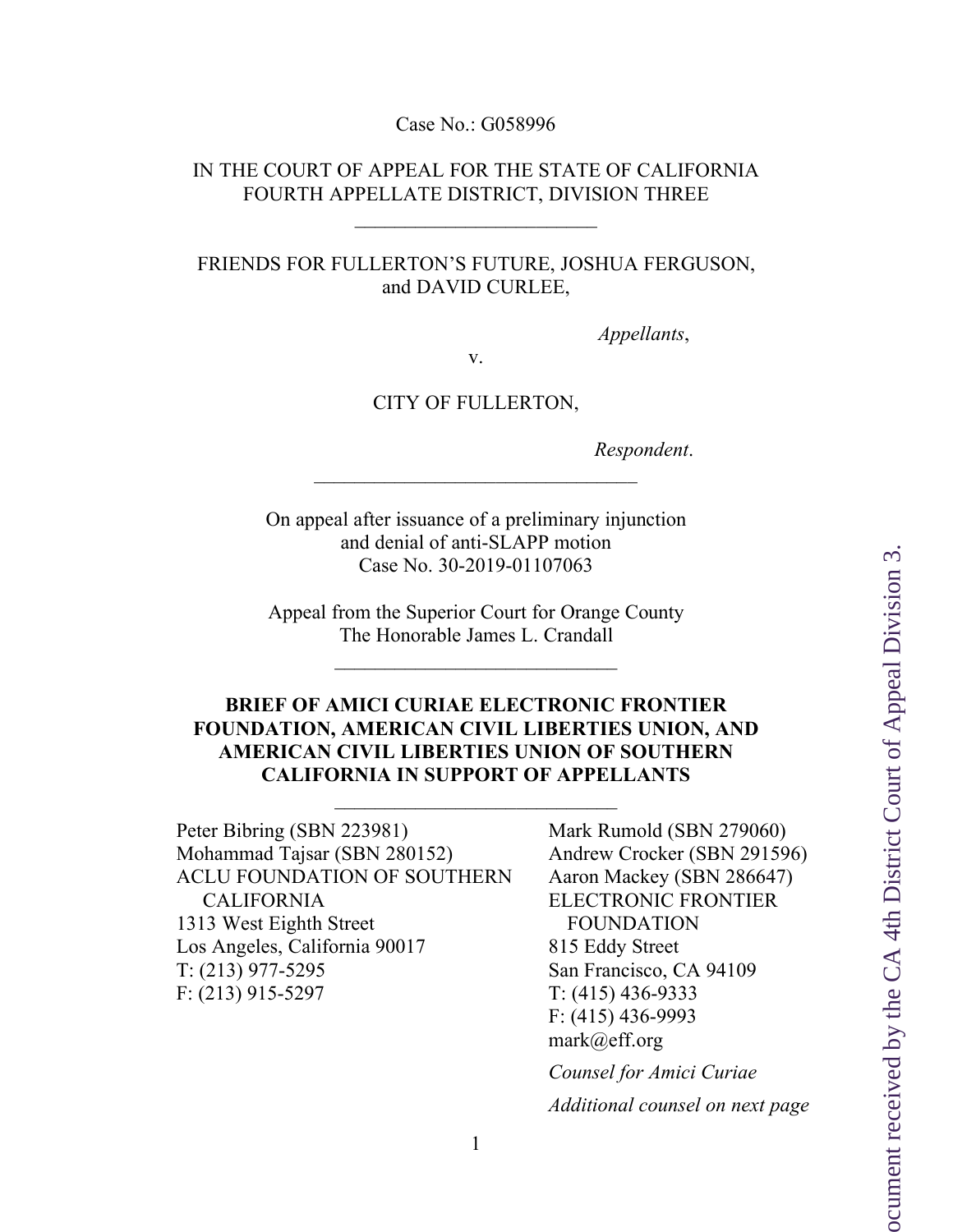Brett Max Kaufman Esha Bhandari AMERICAN CIVIL LIBERTIES UNION FOUNDATION 125 Broad Street, 18th Fl. New York, NY 10004 T: (212) 549-2500 F: (212) 549-2652

Jennifer Stisa Granick (SBN 168423) AMERICAN CIVIL LIBERTIES UNION FOUNDATION 39 Drumm Street San Francisco, CA 94111 T: (415) 343-0758 F: (415) 255-1478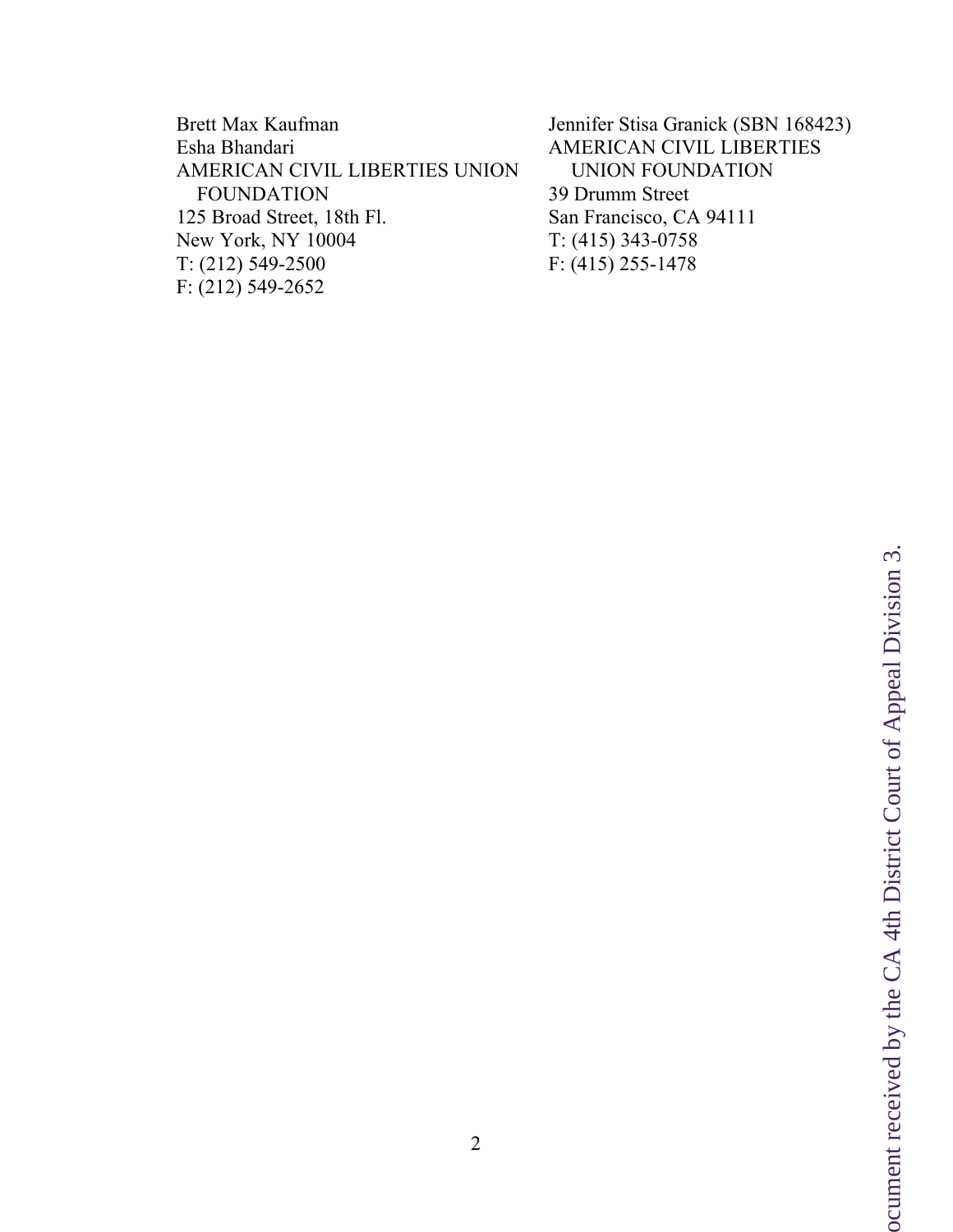## **CERTIFICATE OF INTERESTED PARTIES**

Pursuant to California Rules of Court 8.208, the Electronic Frontier Foundation states that it is a non-profit, non-partisan civil liberties organization. EFF has no parent corporation and no publicly held corporation owns 10% more of its stock.

Pursuant to California Rules of Court 8.208, ACLU and ACLU of Southern California state that they are non-profit, non-partisan civil liberties organizations. ACLU and ACLU of Southern California have no parent corporation and no publicly held corporation owns 10% more of their stock.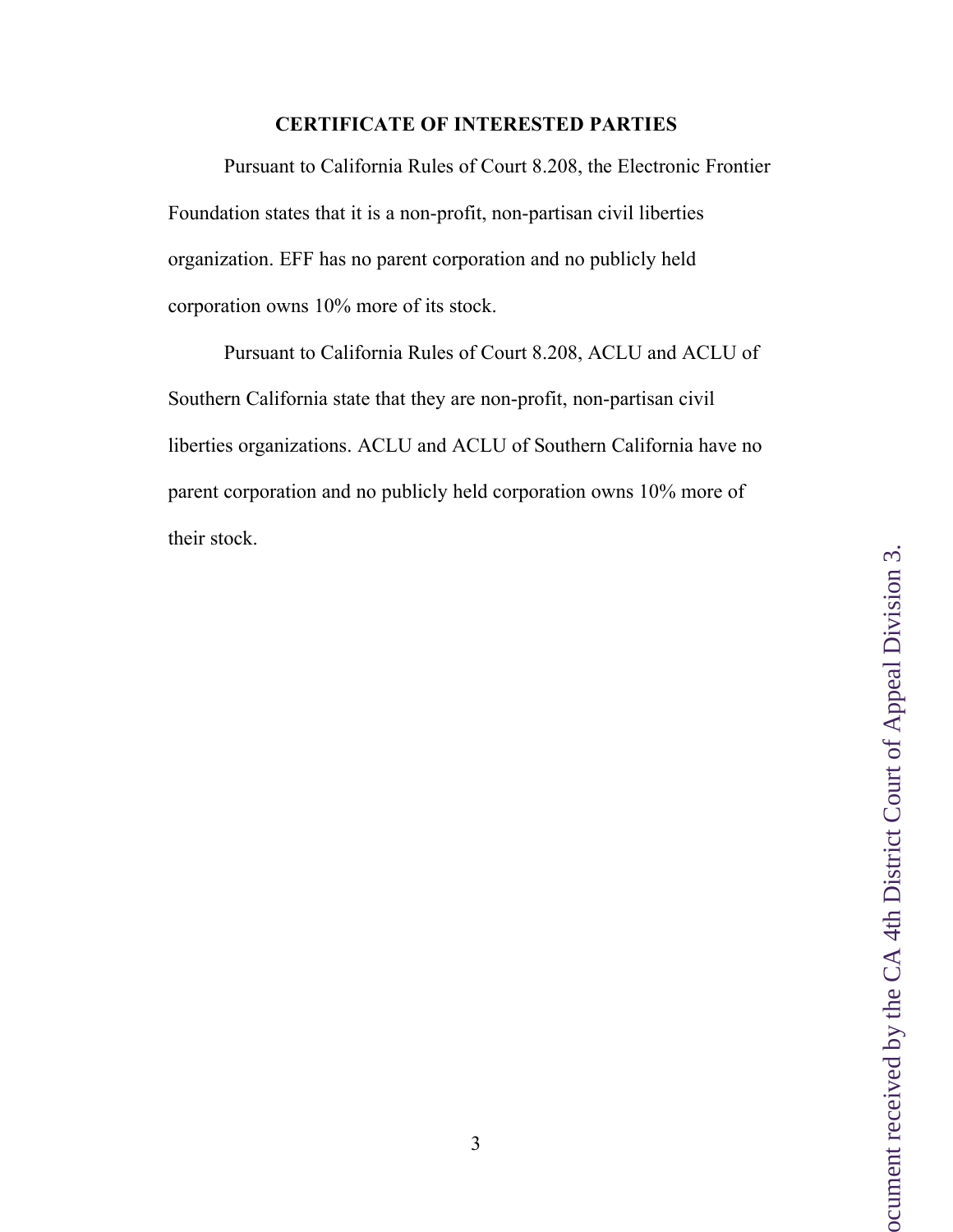# **TABLE OF CONTENTS**

| $I_{\cdot}$ | Section 502 Does Not Prohibit Accessing Data Stored Online<br>that Is Available to Any Internet User in the World 13 |                                                                                                                                                                          |  |
|-------------|----------------------------------------------------------------------------------------------------------------------|--------------------------------------------------------------------------------------------------------------------------------------------------------------------------|--|
|             | A.                                                                                                                   | Interpreting "Without Permission" to Require the<br>Circumvention of Technical Access Controls Is<br>Consistent with Section 502's Legislative History and               |  |
|             | <b>B.</b>                                                                                                            | Section 502 Should Be Interpreted Similarly to the<br>CFAA, Which Does Not Prohibit the Conduct                                                                          |  |
| II.         |                                                                                                                      | Section 502 Must Be Construed Narrowly to Protect<br>Journalists and to Avoid Conflict with the State and Federal                                                        |  |
|             | A.                                                                                                                   | Section 502's Language Should Be Interpreted Narrowly<br>Because a Broad Interpretation Would Chill First                                                                |  |
|             | <b>B.</b>                                                                                                            | Aside From Chilling Constitutionally Protected Activity,<br>Interpreting "Without Permission" Broadly Would Lead<br>to Unconstitutional Applications of Section 502.  27 |  |
|             | $\mathcal{C}$ .                                                                                                      | The City's Interpretation of "Without Permission"<br>Renders Section 502 Unconstitutionally Vague.  30                                                                   |  |
|             |                                                                                                                      |                                                                                                                                                                          |  |
|             |                                                                                                                      |                                                                                                                                                                          |  |
|             |                                                                                                                      |                                                                                                                                                                          |  |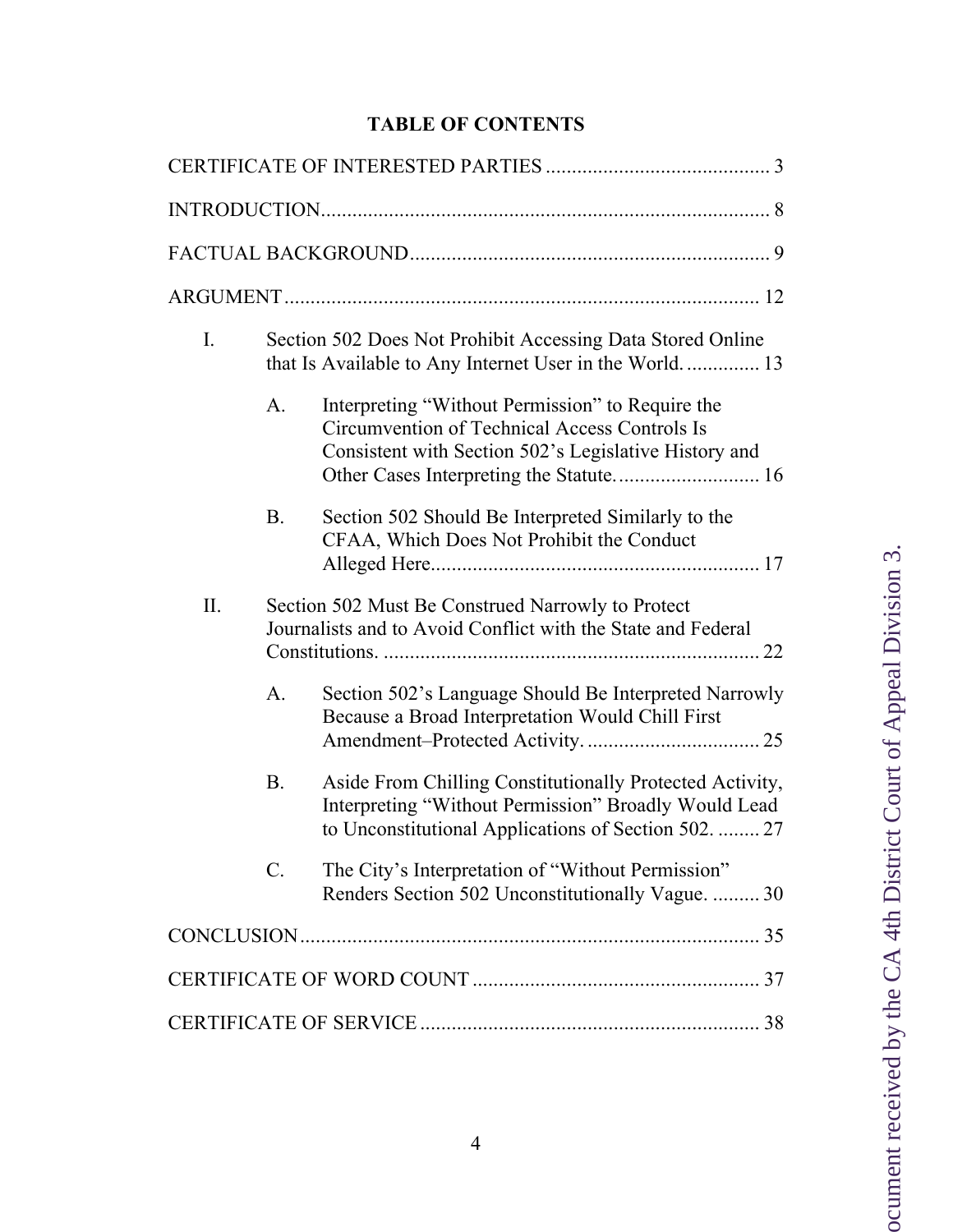# **TABLE OF AUTHORITIES**

# **Cases**

| Broad. Corp. v. Cohn,                                                                                               |
|---------------------------------------------------------------------------------------------------------------------|
| Chrisman v. City of Los Angeles,                                                                                    |
| Clark v. Martinez,                                                                                                  |
| Connally v. Gen. Const. Co.,                                                                                        |
| Craigslist Inc. v. 3Taps, Inc.,                                                                                     |
| DocMagic v. Ellie Mae,                                                                                              |
| Facebook, Inc. v. Power Ventures,                                                                                   |
| Fidlar Techs. v. LPS Real Estate Data Sols., Inc.,                                                                  |
| Florida Star v. B.J.F.,                                                                                             |
| Grayned v. Rockford,                                                                                                |
| Harleysville Ins. Co. v. Holding Funeral Home, Inc.,<br>No. 15-cv-00057, 2017 WL 4368617 (W.D. Va. Oct. 2, 2017) 19 |
| hiQ Labs v. LinkedIn Corp.,                                                                                         |
| hiQ Labs, Inc. v. LinkedIn Corporation,                                                                             |
| In re Facebook Privacy Litig.,                                                                                      |
| Kolender v. Lawson,                                                                                                 |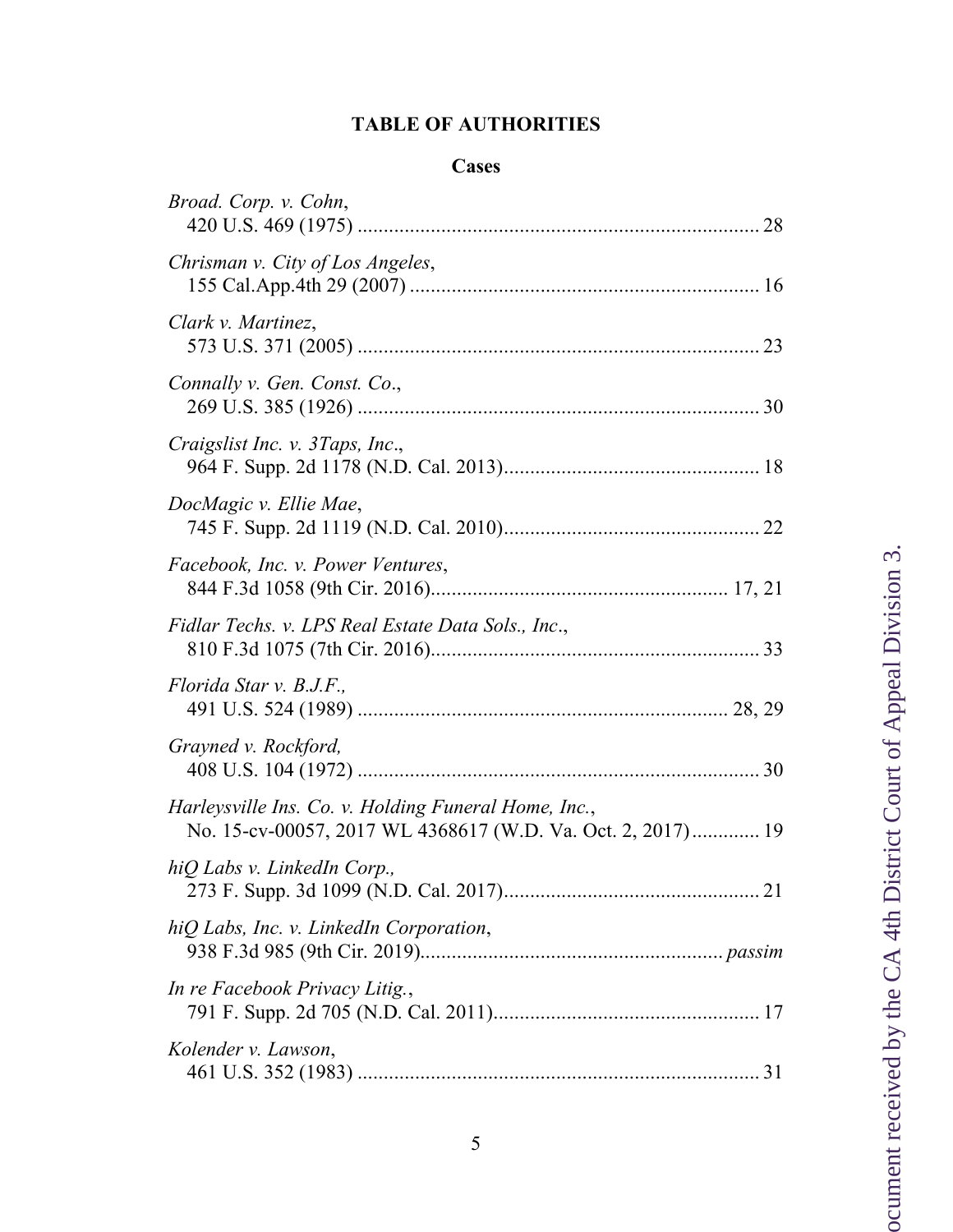| NovelPoster v. Javitch Canfield Grp.,                 |  |
|-------------------------------------------------------|--|
| People v. Gentry,                                     |  |
| People v. Hawkins,                                    |  |
| People v. Lawton,                                     |  |
| Pulte Homes, Inc. v. Laborers' Int'l Union of N. Am., |  |
| Sandvig v. Barr                                       |  |
| Satmodo, LLC v. Whenever Commc'ns, LLC,               |  |
| Skilling v. United States,                            |  |
| Smith v. Daily Mail Publ'g Co.,                       |  |
| Sunbelt Rentals, Inc. v. Victor,                      |  |
| United States v. Christensen,                         |  |
| United States v. Kozminski,                           |  |
| United States v. Lanier,                              |  |
| United States v. Nosal,                               |  |
| United States v. Nosal,                               |  |
| United States v. Santos,                              |  |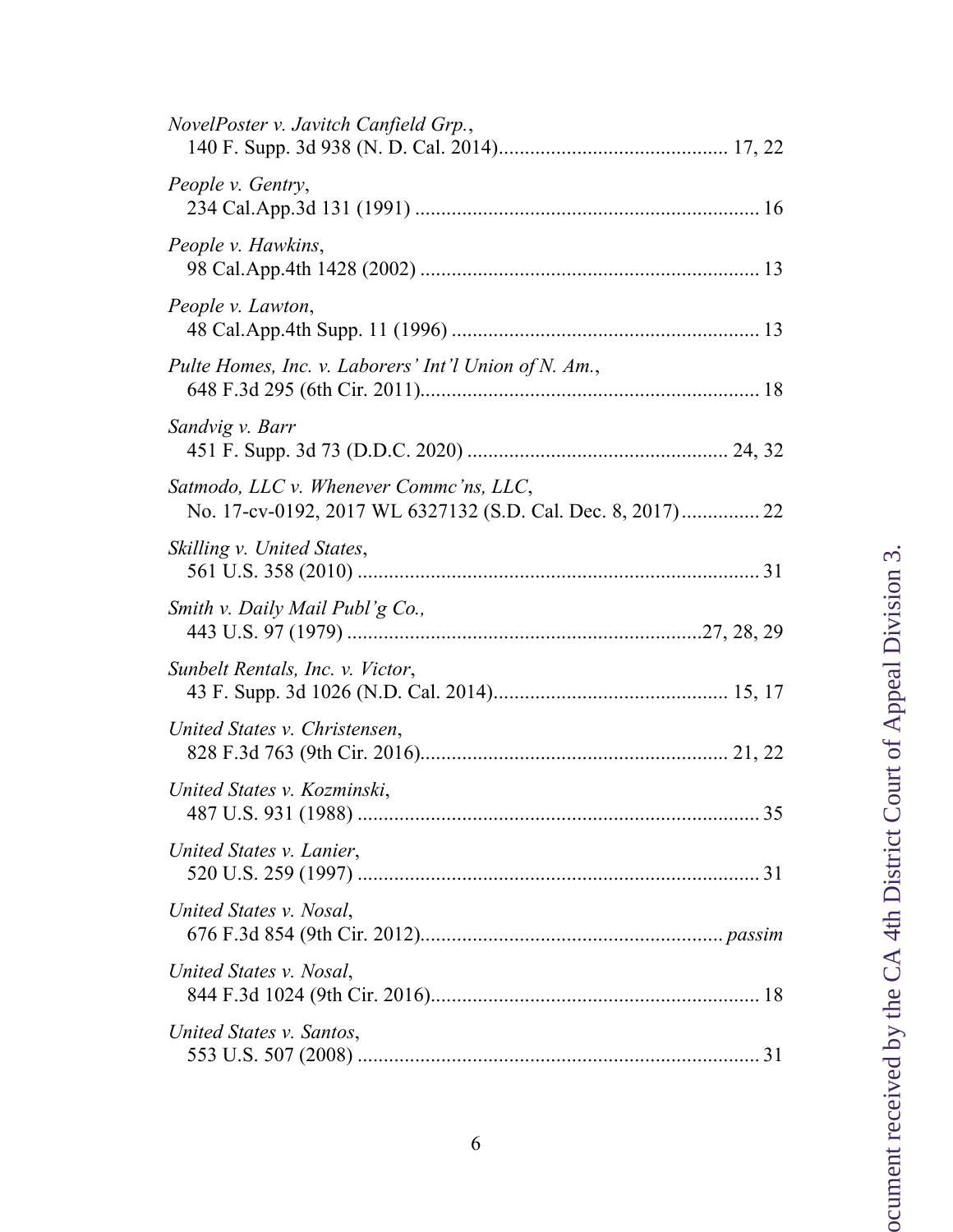| United States v. Stevens,                                                                                                                      |
|------------------------------------------------------------------------------------------------------------------------------------------------|
| United States v. Valle,                                                                                                                        |
| WEC Carolina Energy Sols., Inc., v. Miller,                                                                                                    |
| Williams v. Facebook, Inc.,                                                                                                                    |
| <b>Statutes</b>                                                                                                                                |
|                                                                                                                                                |
|                                                                                                                                                |
|                                                                                                                                                |
| <b>Legislative Materials</b>                                                                                                                   |
|                                                                                                                                                |
| <b>Other Authorities</b>                                                                                                                       |
|                                                                                                                                                |
|                                                                                                                                                |
|                                                                                                                                                |
| Employment Policies and Procedures Manual, Dartmouth College 32                                                                                |
| Executive Office of the President, Big Data: A Report on Algorithmic                                                                           |
| Knight First Amendment Inst., Knight Institute Calls on Facebook to<br>Lift Restrictions on Digital Journalism and Research (Aug. 7, 2018)  26 |
| Orin S. Kerr, Norms of Computer Trespass, 116 Colum. L. Rev. 1143                                                                              |
| Susan M. Heathfield, Company Internet and Email Policy Sample                                                                                  |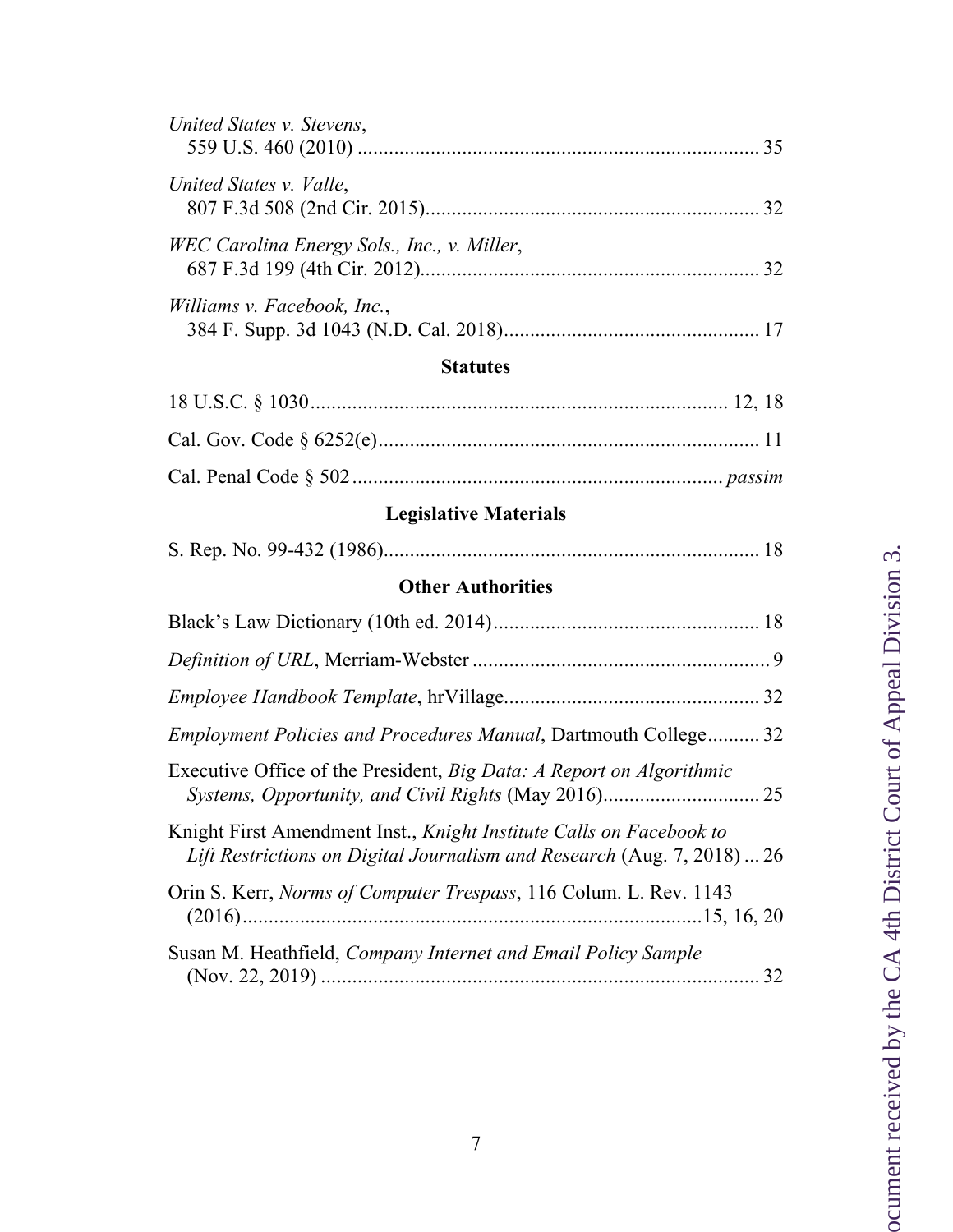#### **INTRODUCTION**

The City of Fullerton stored documents online that were accessible to any Internet user in the world. When Appellants Joshua Ferguson and David Curlee—contributors to the local news blog, *Friends for Fullerton's Future*—obtained those documents, they did what journalists do: they republished them, along with commentary and analysis.

Nothing about that conduct is unusual—much less illegal. Journalists regularly comb websites for data or investigative scoops the general public might otherwise miss. Indeed, for reporters, this type of online investigation is among "the most powerful techniques for data-savvy journalists who want to get the story first, or find exclusives that no else has spotted."<sup>1</sup>

What *is* unusual is the City's response. Rather than accept responsibility for its own failure to limit public access to information, the City instead is attempting to stretch computer crime laws to punish those journalists—first, for uncovering unflattering information and, later, for publishing it. The Court should reject this misguided effort to twist criminal law to punish truthful reporting. Adopting the City's arguments will chill those who report on government affairs, both in the City of Fullerton and throughout California.

As explained below, the Superior Court incorrectly granted the

 <sup>1</sup> Paul Bradshaw, *Scraping for Journalists* (2d ed. 2017) (ebook), https://leanpub.com/scrapingforjournalists.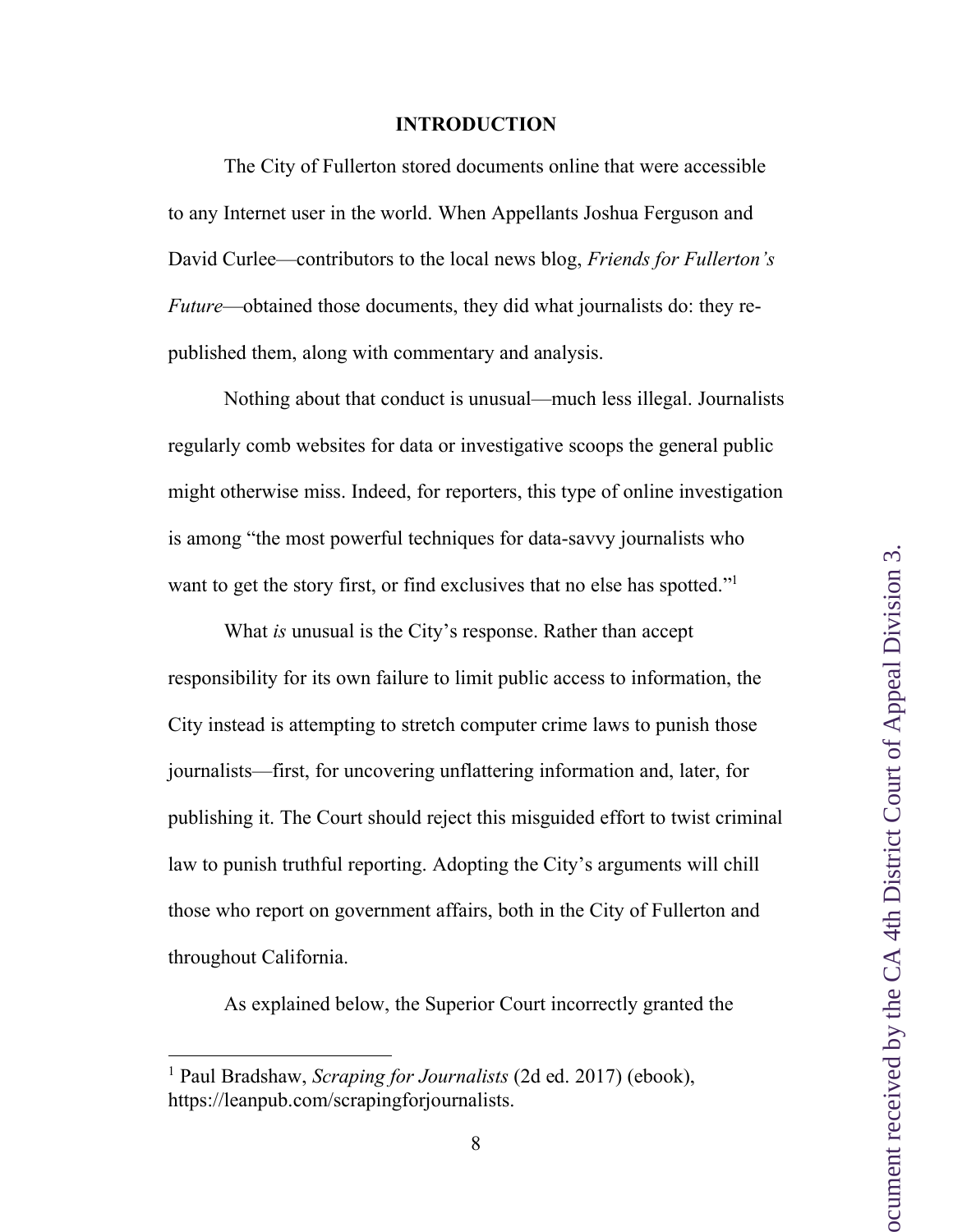City's preliminary injunction. This Court should reverse it.

#### **FACTUAL BACKGROUND**

Several years ago, the City began using Dropbox to facilitate the review and distribution of City documents to members of the public, including documents made public pursuant to Public Records Act requests. 1 Appellants' Appendix ("AA") 106 ¶¶ 6–7; 1 AA 140 ¶ 20.

Dropbox is a third-party, cloud-based application that helps users store and share data. The City chose www.cityoffullerton.com/outbox ("outbox URL")<sup>2</sup> as the address for its Dropbox account. 2 AA 731  $\P$  21. That choice made the City's Dropbox page appear as though it were an integrated part of the City's website, www.cityoffullerton.com. The outbox URL is intuitive, easy to remember, and easy to guess.

The City chose not to require a username or password to access the outbox URL. 2 AA 731–32 ¶¶ 22–23. There were no password restrictions limiting access to particular folders in the account, *see, e.g.*, 2 AA 729–31, 747–49; nor was a password required to download files from the Dropbox account. *See* 2 AA 748.

As a result of the setup options the City selected, any Internet user could enter the outbox URL into a web browser and (1) access the entire

<sup>&</sup>lt;sup>2</sup> A URL, or Uniform Resource Locator, is "the address of a resource (such as a document or website) on the Internet." *Definition of URL*, Merriam-Webster, https://www.merriam-webster.com/dictionary/URL.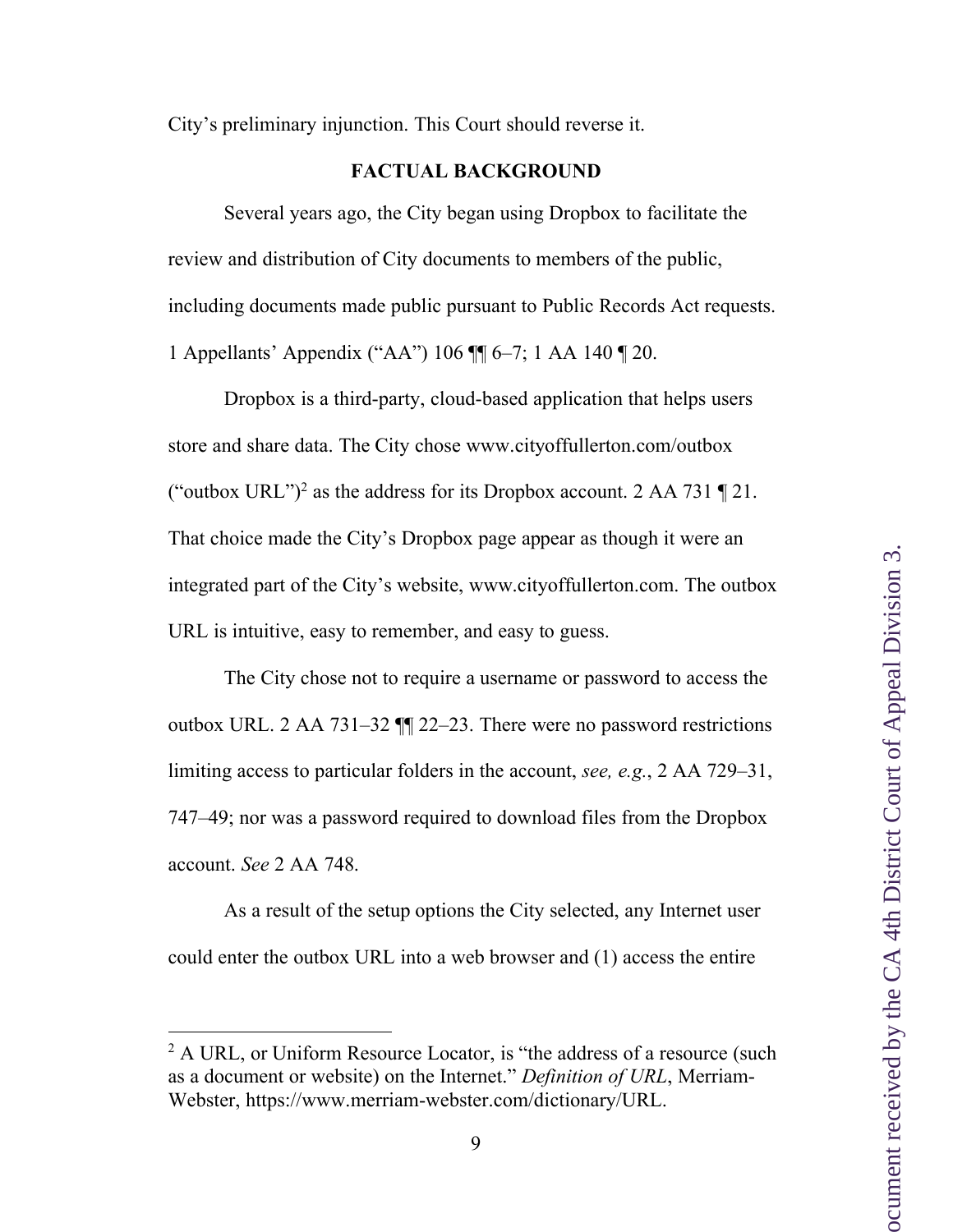contents of the City's Dropbox storage and (2) download any file stored there. 2 AA 731 ¶ 20. In other words, the stored documents were publicly accessible on the Internet to any person in the world.

While the documents the City stored in its Dropbox had unique names and links, all those documents and links were publicly available through the outbox URL. A unique link was not required to access specific documents once a user navigated to www.cityoffullerton.com/outbox.

The record demonstrates that the City regularly shared the outbox URL in the course of City business. For example, City employees provided the outbox URL to various companies—architects, engineering firms, and contractors—in email correspondence with the City's Public Works Departments, as shown in the image below:

| From:               | <b>Kevin Kwak</b>                                                   |
|---------------------|---------------------------------------------------------------------|
| Sent:               | Tue, 8 Dec 2015 22:08:48 +0000                                      |
| To:                 | 'Dennis Hatch';'Robert Echavarria'                                  |
| Cc:                 | Douglas Pickard; Hugo Curiel                                        |
| Subject:            | <b>RE: Hillcrest Park</b>                                           |
| <b>Attachments:</b> | GSI Proposal_Hillcrest Phase I - Pre-Con-DRAFT.PDF, 54500 Hillcrest |
| Park P900514.pdf    |                                                                     |

#### Dennis & Robert.

We got Don's support to move forward with the Management Assistant option instead of the Task Oriented one. Therefore, please finalize your proposal as we recently discussed on the phone with you (See Attached). I would like to have you guys review the final conceptual submittal drawings as your first task and discuss with us. Please go to the link below to download the files:

#### http://cityoffullerton.com/outbox

In addition, we will use the existing PO for your service. Please provide me a copy of your current insurance document. I am also in process of reviewing the environmental change order service to determine the Jurisdictional Delineation by MLA's sub. Hugo and I have consulted our own planning division to review their proposal and will be advising them to update the proposal. You will be cc on the email.

Thank you for your patience and looking forward to it.

Kevin

2 AA 752; *see also id*. at 751 (same); 754–55 (same); 758–63 (same); 765

(same).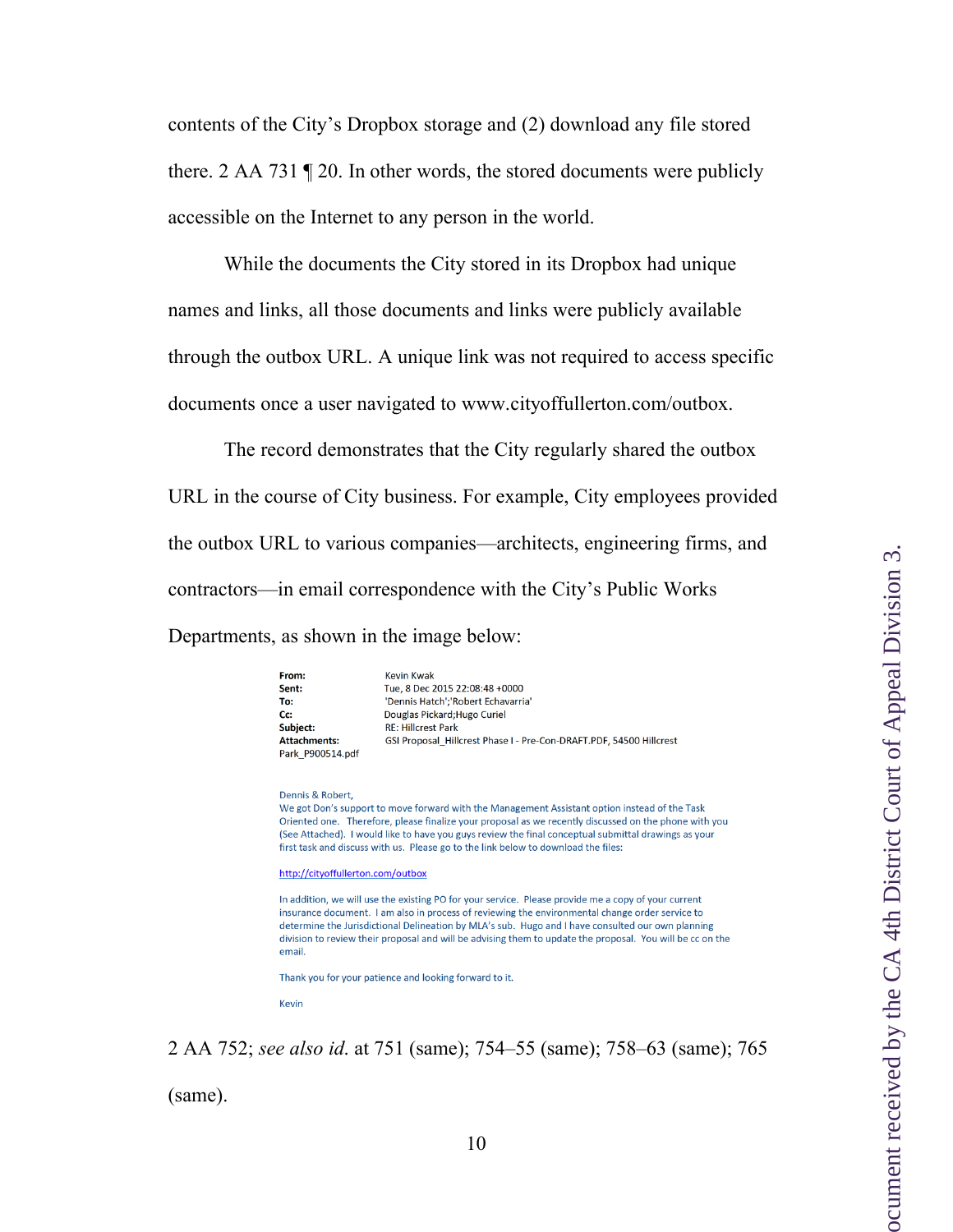The City used the outbox URL in a second way: it provided the outbox URL to members of the public (including one of the journalists here) to facilitate the production of records in response to public records requests, as shown in the image below:

| From:<br>To:<br>Cc:<br>Subject:<br>Date:<br>Importance:                                                                                                                                                                                                                                                                                 | <b>Margot Cronce</b><br><b>David Curlee</b><br>Claire Movnihan; Mea Klein; Susana Barrios<br>RE: Pro-card statements<br>Thursday, June 6, 2019 4:10:46 PM<br>High |  |  |  |
|-----------------------------------------------------------------------------------------------------------------------------------------------------------------------------------------------------------------------------------------------------------------------------------------------------------------------------------------|-------------------------------------------------------------------------------------------------------------------------------------------------------------------|--|--|--|
| Hi David,<br>The zipped file for the pro card statements has been placed in the drop box.<br>The file name is: PRR Pro Card 5-29-19<br>Here's the link: http://cityoffullerton.com/outbox                                                                                                                                               |                                                                                                                                                                   |  |  |  |
| The <b>password</b> to unzip the file is: <b>Full3rt0n!</b><br>Please let me know if you have any problems retrieving the file.<br>Thank you,<br><b>Margot Cronce I Purchasing Manager I City of Fullerton</b><br>303 W. Commonwealth Avenue I Fullerton CA 92832<br>Ph: 714/738-6535   Fax: 714/738-3168   margotc@cityoffullerton.com |                                                                                                                                                                   |  |  |  |

1 AA 123 (email to appellant Curlee); *see also* AA 115.

Finally, the outbox URL was disseminated in a third way: the City disclosed the outbox URL in Public Records Act *productions*. *See, e.g.*, 1 AA 747  $\P$  6–7. That is, not only did the City use and share the outbox URL, via email, in the course of City business; but it then produced those emails in response to Public Records Act requests from members of the public. By disclosing the outbox URL, without redaction, as part of a public record, the outbox URL was presumptively information "relating to the conduct of the public's business" in California. *See* Cal. Gov. Code §  $6252(e)$ .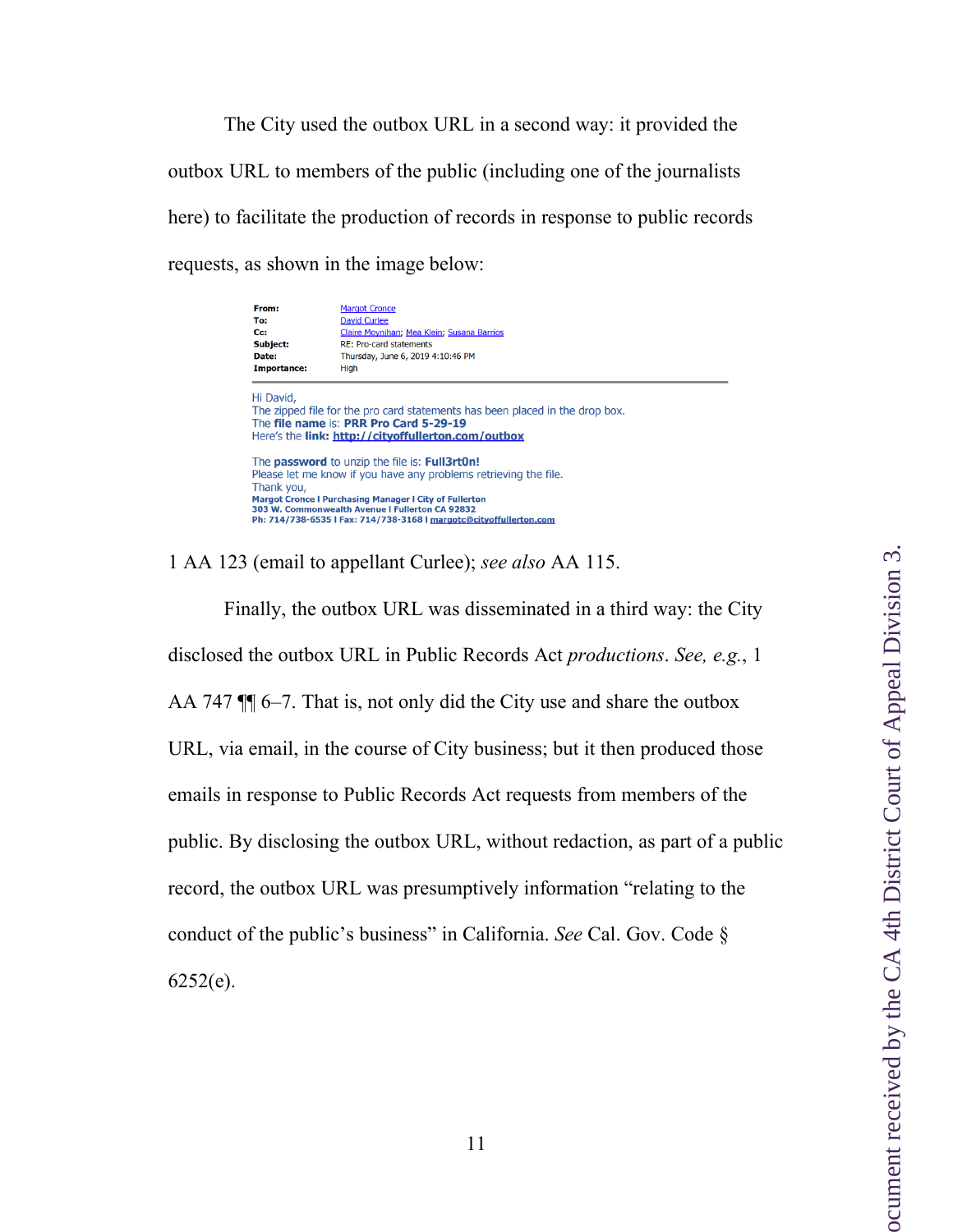#### **ARGUMENT**

California's Comprehensive Computer Data Access and Fraud Act, Penal Code § 502 ("Section 502"), does not prohibit the conduct alleged here. Like its federal counterpart, the Computer Fraud and Abuse Act ("CFAA"), 18 U.S.C. § 1030, Section 502 was intended to criminalize malicious computer intrusions—not the type of online access to publicly available information that occurred here. The City's interpretation of Section 502 goes well beyond how other courts have defined the type of "hacking" proscribed by the statute. *See hiQ Labs, Inc. v. LinkedIn Corp.*, 938 F.3d 985, 1001–02 (9th Cir. 2019) (because website was "available to anyone with an Internet connection," it constituted "information for which access is open to the general public and permission is not required").

Additionally, principles of constitutional avoidance require that these statutes be interpreted narrowly. Similar to its federal counterpart, several key terms in Section 502 are dangerously vague and, if misconstrued, could create civil and criminal liability for a wide swath of common and innocuous online behavior. Interpreting Section 502 as broadly as the City demands would violate the First Amendment and Due Process.

12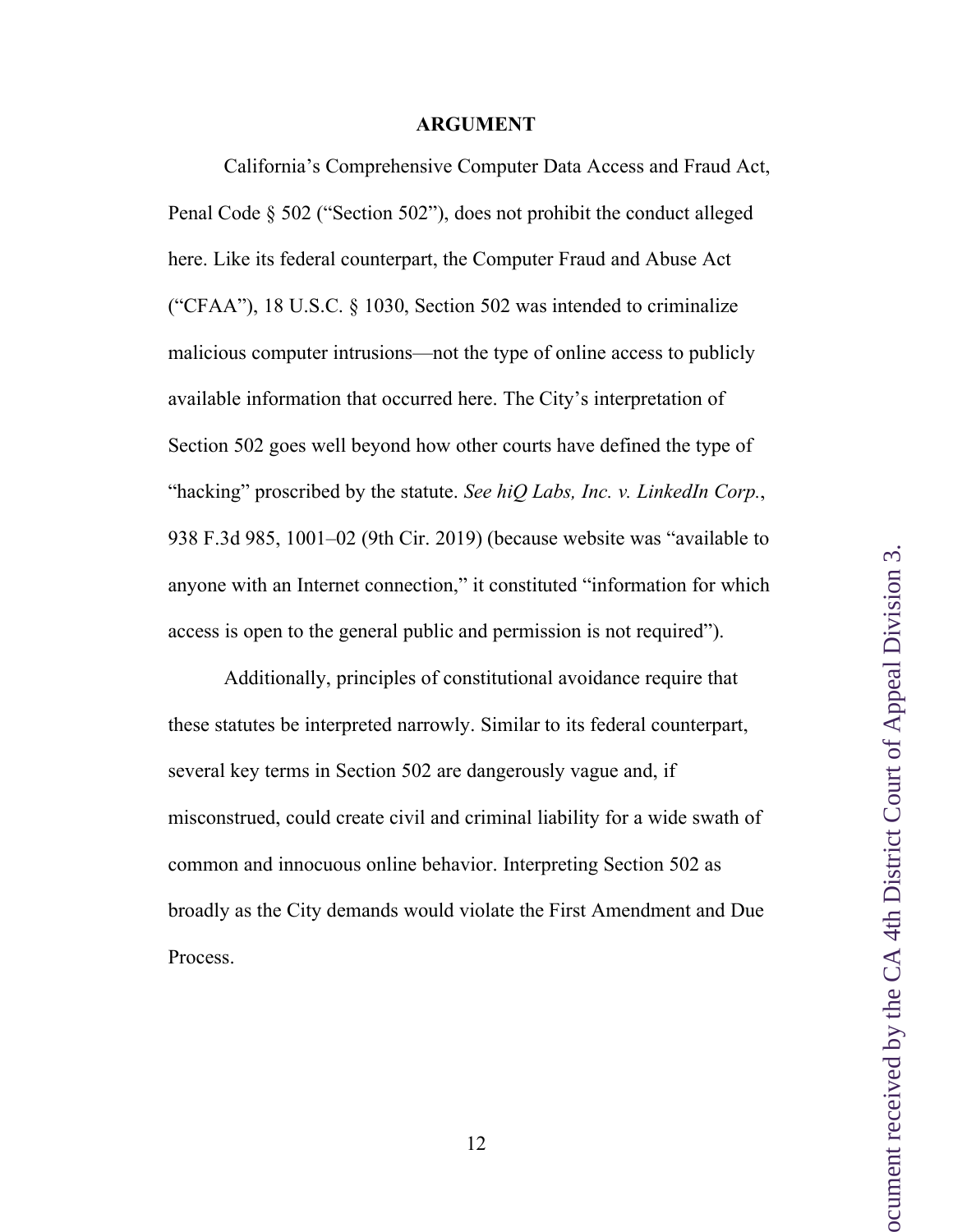#### **I. Section 502 Does Not Prohibit Accessing Data Stored Online that Is Available to Any Internet User in the World.**

Section 502, which creates a "laundry list" of criminal and civil penalties for various computer crimes, does not criminalize access to online information available to anyone with an Internet connection. *See People v. Lawton*, 48 Cal.App.4th Supp. 11, 15 (1996); Cal. Penal Code § 502.

Instead, Section 502 creates liability for one who "[k]nowingly accesses and without permission takes . . . data from a computer." § 502(c)(2). In addition to civil penalties, *see* § 502(e)(1), violations of this provision constitute a felony, punishable by imprisonment for up to three years and a fine up to  $$10,000$ .  $$502(d)(1)$ .

The City's brief focuses largely on the statute's requirement of "knowing[] access," Resp't Br. at 47, 50, but that focus is misplaced. The requirement of "knowing[]" access distinguishes between intentional and inadvertent accesses. *See People v. Hawkins*, 98 Cal.App.4th 1428, 1438 (2002). Here, there is no suggestion of any *inadvertent* access.

The only relevant question in this case is whether the journalists accessed data—the various documents and files allegedly downloaded from the City's Dropbox storage—"without permission." *See* § 502(c)(2).3

 <sup>3</sup> The statute's *mens rea* requirement—"knowingly"—applies to knowing one is accessing data without permission. *Hawkins*, 98 Cal.App.4th at 1437–38 (applying "knowingly" *mens rea* requirement to "without permission"). But here, there was no permission required. Section I.B, *infra*.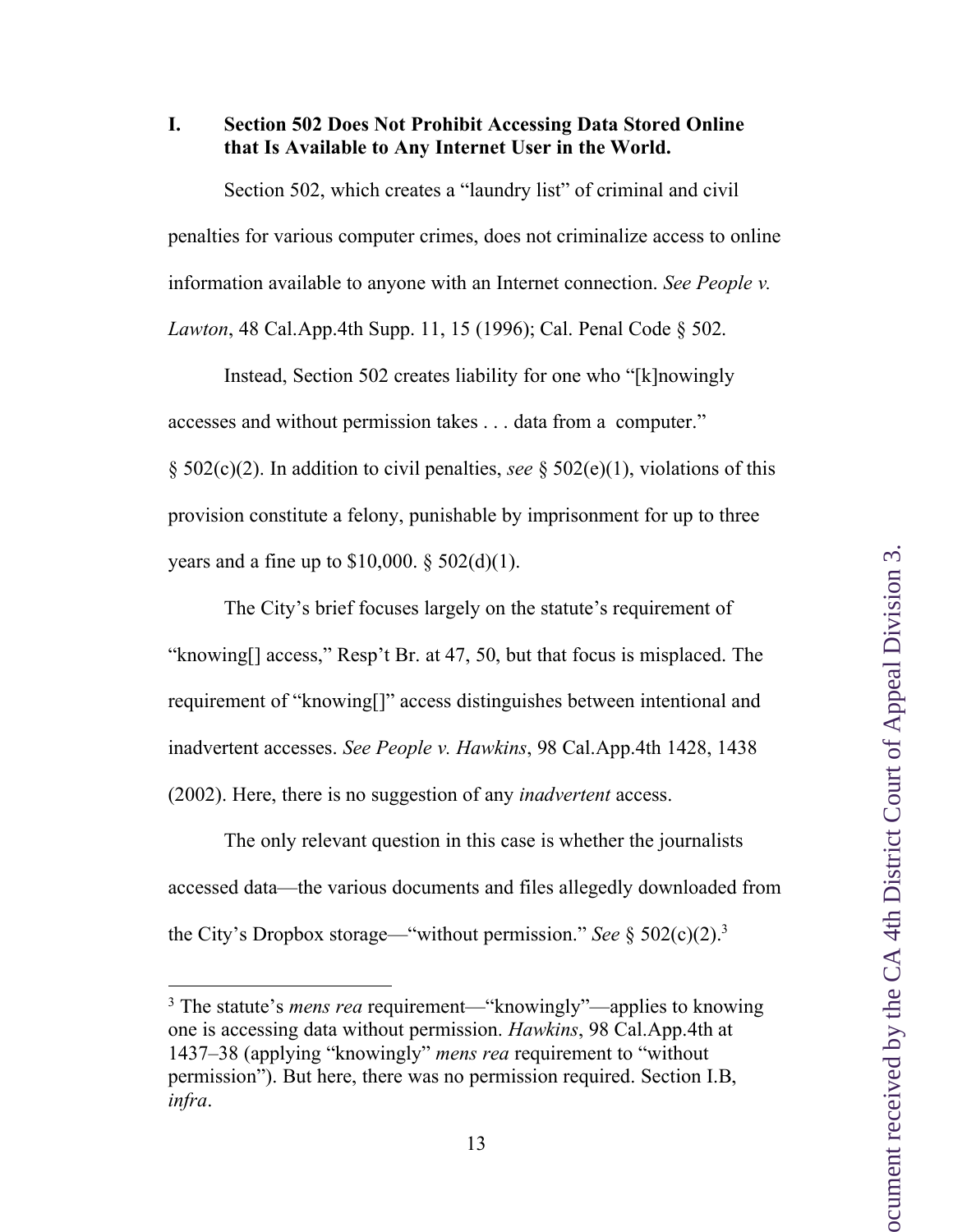The City contends that journalists act "without permission," and thus *commit a crime* under Section 502, by accessing a particular Citycontrolled URL and downloading documents stored there—notwithstanding the fact that the URL is in regular use in City business and has been disseminated to the general public. The City claims that an individual may access a publicly available URL, and download documents stored in a publicly accessible account, only if the City specifically provides that URL in an email addressed to that particular person. But that interpretation of "permission" produces absurd—and dangerous—results: the City could choose arbitrarily to make a criminal of many visitors to its website, simply by claiming that it had not provided the requisite permission-email to the visitor.4

The City further claims that its use of a unique and difficult-to-guess link for a document means only specific individuals receiving that link have permission to access the document. Resp't Br. at 16–17, 70. But the City was using the outbox URL, in some cases, to make public documents it was

 <sup>4</sup> For example, the City states: "a *violation* of Section 502 occurs when any person merely '[k]nowingly accesses' the government's computer data. Cal. Penal Code § 502 (c)(2). Thus, there is *no* requirement that there be any breaking into a computer system, any bypassing or even the presence of any security features, nor any fraudulent or malicious intent." Resp't Br. at 50. The City's interpretation of Section 502 is untenable. Under the City's articulation of the rule, a person could be liable for violating Section 502 *anytime* they visited the City's website if the City disapproves of their access.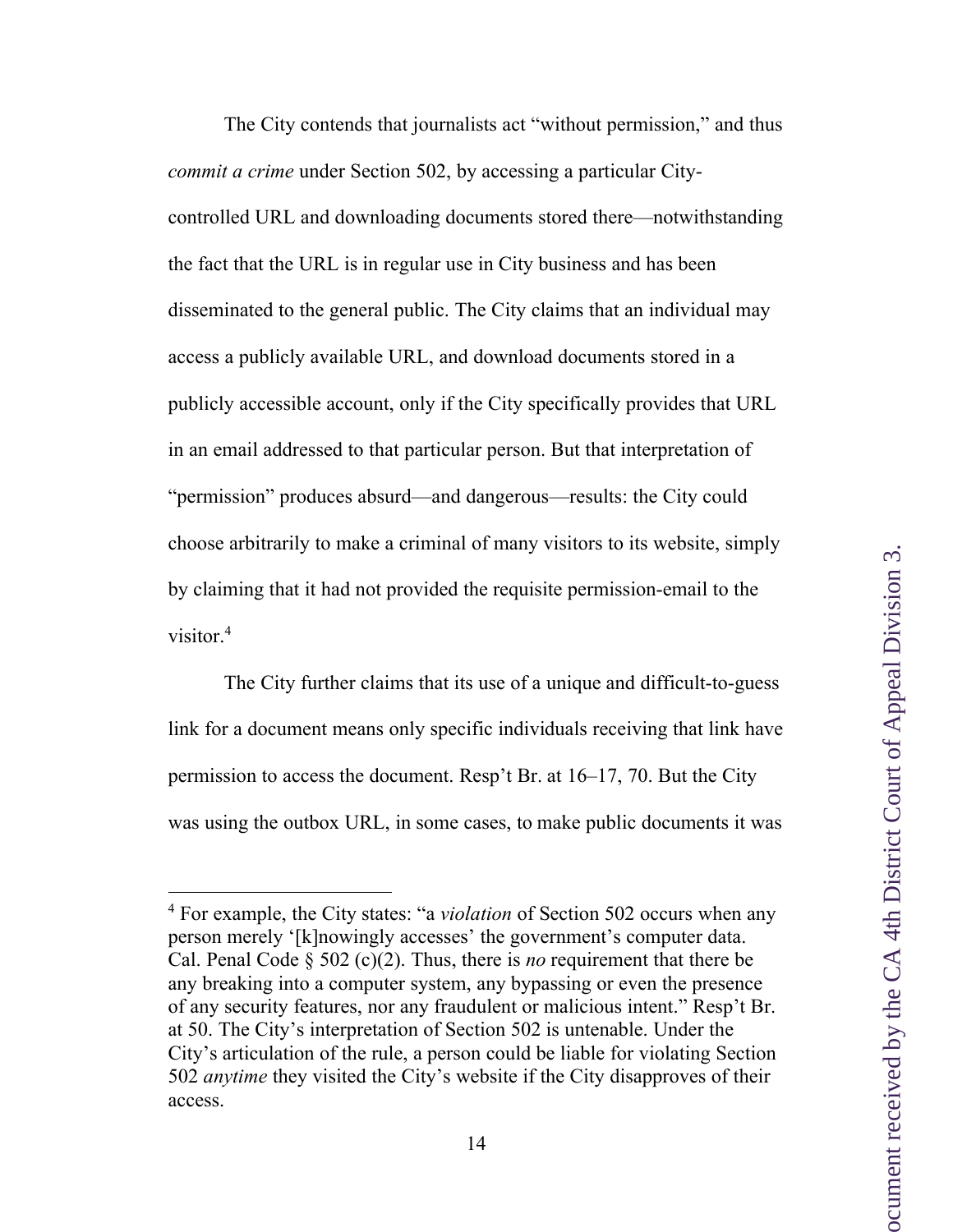required by law to disseminate under the Public Records Act. 1 AA 106, 108, 109, 123; 2 AA 727, 747–48, 751–65. "Every person has a right to inspect" these public records, regardless of the structure of the link. Cal. Gov. Code § 6253(a). Criminal liability cannot and does not turn on the subjective whims of website owners. *See United States v. Nosal* ("*Nosal I*"), 676 F.3d 854, 859–62 (9th Cir. 2012) (en banc) (warning that a holding to the contrary means that "millions of unsuspecting individuals" could "find that they are engaging in criminal conduct").

Instead, "permission" on the Internet, for purposes of Section 502 liability, is defined through technical access controls—like login credentials, or other technical measures taken to grant certain users access and to prohibit access by other users. *See Sunbelt Rentals, Inc. v. Victor*, 43 F. Supp. 3d 1026, 1032 (N.D. Cal. 2014). Where no technical barriers exist and websites are accessible by the public, "permission" to access data is simply "not required." *See hiQ Labs*, 938 F.3d at 1001.

This interpretation of "permission"—one that, at minimum, is regulated through technical access controls—reflects the longstanding open-access norms of the Internet. *See* Orin S. Kerr, *Norms of Computer Trespass*, 116 Colum. L. Rev. 1143, 1161 (2016). For this reason, the City's repeated comparisons to the physical world badly miss the mark. *See, e.g.*, Resp't Br. at 23–24 (analogizing situation to "one [who] accidentally leaves a house or car door unlocked—or even wide open").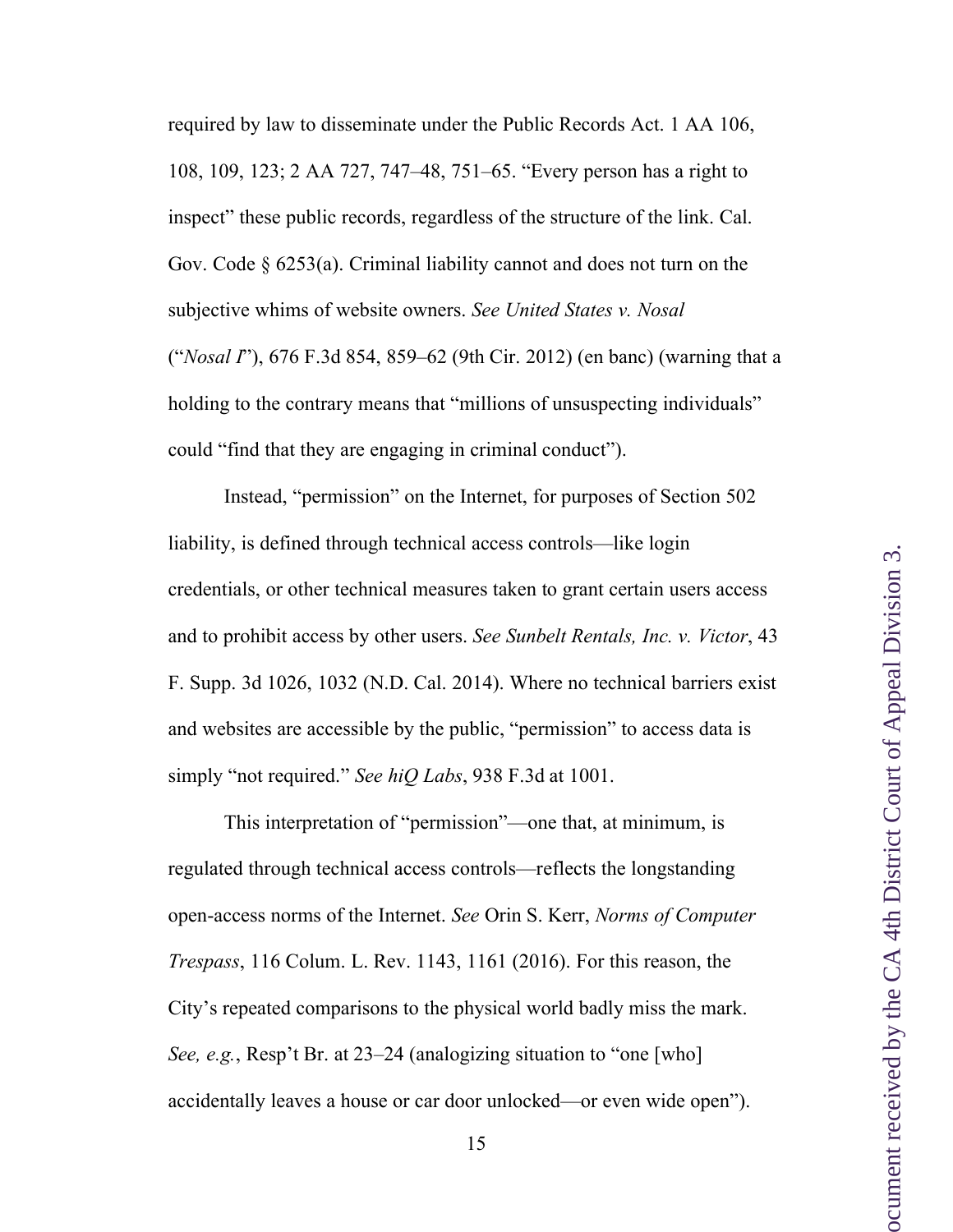Absent technical barriers, the Internet is "inherently" and "presumptively"

open for all, unlike a private home with an open door. Kerr, *Norms of* 

*Computer Trespass* at 1161.

Here, Appellants did not bypass any technical barriers in accessing the City's Dropbox account or in downloading files from that account. Accordingly, there can be no liability under Section 502.

# **A. Interpreting "Without Permission" to Require the Circumvention of Technical Access Controls Is Consistent with Section 502's Legislative History and Other Cases Interpreting the Statute.**

Interpreting "without permission" to require, at minimum, the circumvention or bypassing of some type of technical access barrier is consistent with Section 502's legislative purpose and cases that have interpreted the statute.

In *Chrisman v. City of Los Angeles*, 155 Cal.App.4th 29 (2007), the Court of Appeal recognized that a primary legislative purpose of Section 502 is to deter computer hackers—those "outsiders who *break into a computer system* to obtain or alter the information contained there." *Id.* at 34 (quoting *People v. Gentry*, 234 Cal.App.3d 131, 141 n.8 (1991)) (emphasis added). The *Chrisman* court contrasted that type of "hacking," which is prohibited by Section 502, with accessing data for a purpose, or in a manner, unapproved by the computer owner—conduct beyond the statute's reach. 155 Cal.App.4th at 34-35.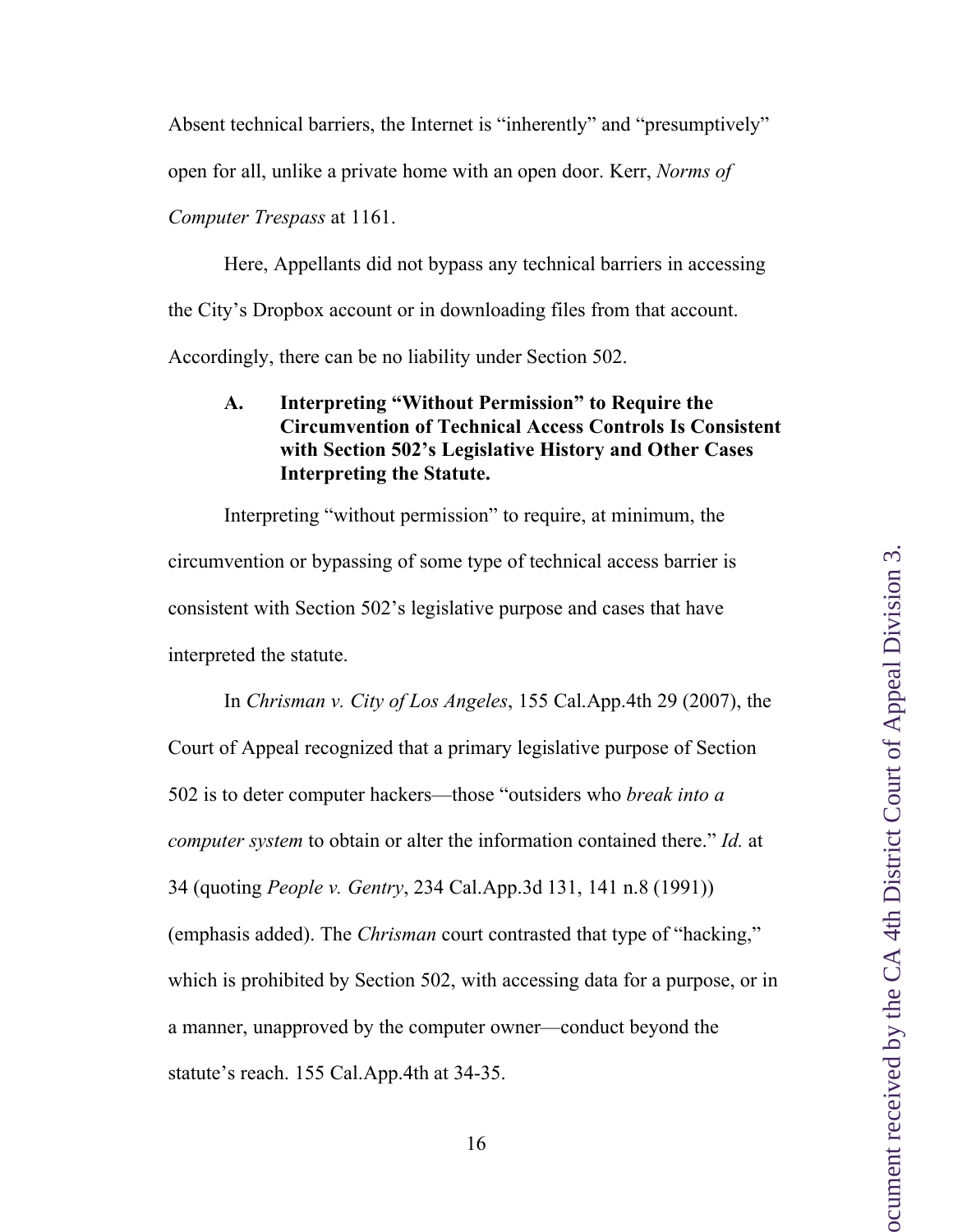Indeed, a series of federal courts have recognized that a person acts "without permission" within the meaning of Section 502 only when they "circumvent[] technical or code-based barriers in place to restrict or bar a user's access." *Sunbelt Rentals*, 43 F. Supp. 3d at 1032 (quoting *Facebook, Inc. v. Power Ventures, Inc.*, 844 F. Supp. 2d 1025, 1036 (N.D. Cal. 2012)); *NovelPoster v. Javitch Canfield Grp.*, 140 F. Supp. 3d 938, 950 (N. D. Cal. 2014) (same); *Williams v. Facebook, Inc.*, 384 F. Supp. 3d 1043 (N.D. Cal. 2018) (same); *In re Facebook Privacy Litig.*, 791 F. Supp. 2d 705, 716 (N.D. Cal. 2011) (same).

#### **B. Section 502 Should Be Interpreted Similarly to the CFAA, Which Does Not Prohibit the Conduct Alleged Here.**

Given the similar purposes shared by Section 502 and its federal counterpart, the CFAA, the statutes should be given similar reach. Indeed, courts recognize that, "despite differences in wording, the analysis under both statutes is similar" in cases where no technical barriers to accessing data exist. *Facebook, Inc. v. Power Ventures* ("*Power Ventures*"), 844 F.3d 1058, 1069 (9th Cir. 2016); *hiQ Labs*, 938 F.3d at 1000–01 (affirming preliminary injunction against enforcement of CFAA and Section 502 because permission was "not required" to access website without technical barriers).

The CFAA, like Section 502, was primarily intended to prohibit computer hacking. *See Nosal I*, 676 F.3d at 858 (citing S. Rep. No. 99-432,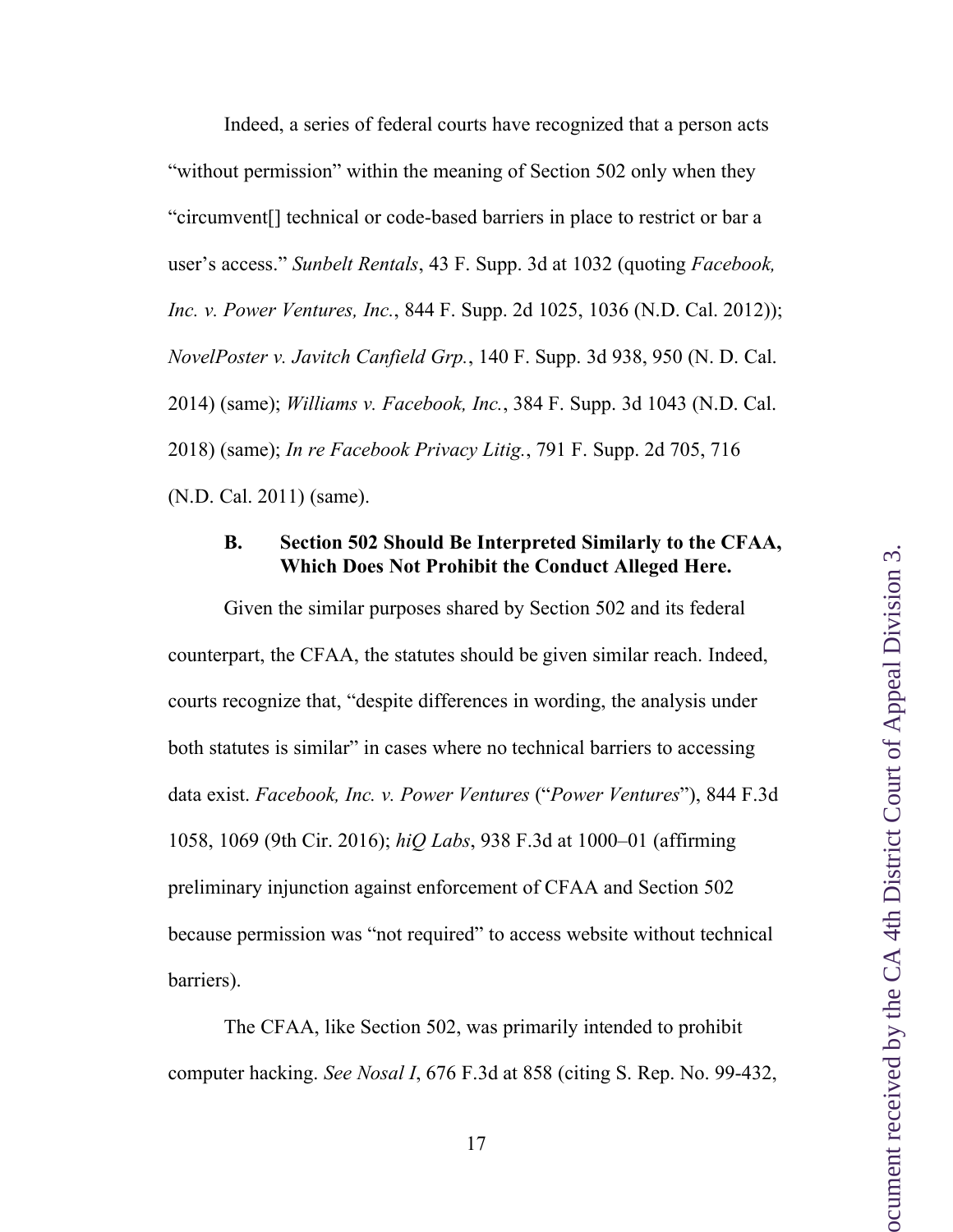at 9 (1986) (Conf. Rep.). And both statutes rely on similar operative terminology—under the CFAA, "without authorization," 18 U.S.C. § 1030(a)(2)(C), and, under Section 502, "without permission." *See United States v. Nosal* ("*Nosal II*"), 844 F.3d 1024, 1028 (9th Cir. 2016) (holding "without authorization' is an unambiguous, non-technical term" that means "without permission"); *see also* Black's Law Dictionary (10th ed. 2014) (defining "authorization" as "[o]fficial permission").

Access to a public website does not constitute a violation of the CFAA. This is because the CFAA was enacted as "an anti-intrusion statute" to prevent serious computer hacking. *hiQ Labs*, 938 F.3d at 1000–01 (reviewing legislative history).

Where information is publicly available to any Internet user—like the documents at issue here—courts recognize that *everyone* using the Internet is "authorized" to access the data. *See, e.g., id*. at 1000, 1003; *Pulte Homes, Inc. v. Laborers' Int'l Union of N. Am.*, 648 F.3d 295, 304 (6th Cir. 2011) (the public is presumptively authorized to access an "unprotected website"); *Craigslist, Inc. v. 3Taps, Inc*., 964 F. Supp. 2d 1178, 1182 (N.D. Cal. 2013) (making a website publicly available gives everyone "authorization" to view it under the CFAA). Indeed, even a cease and desist letter cannot render access to publicly available websites "without authorization." *hiQ Labs*, 938 F.3d at 1002 (*Power Ventures* "do[es] not control the situation present here, in which information is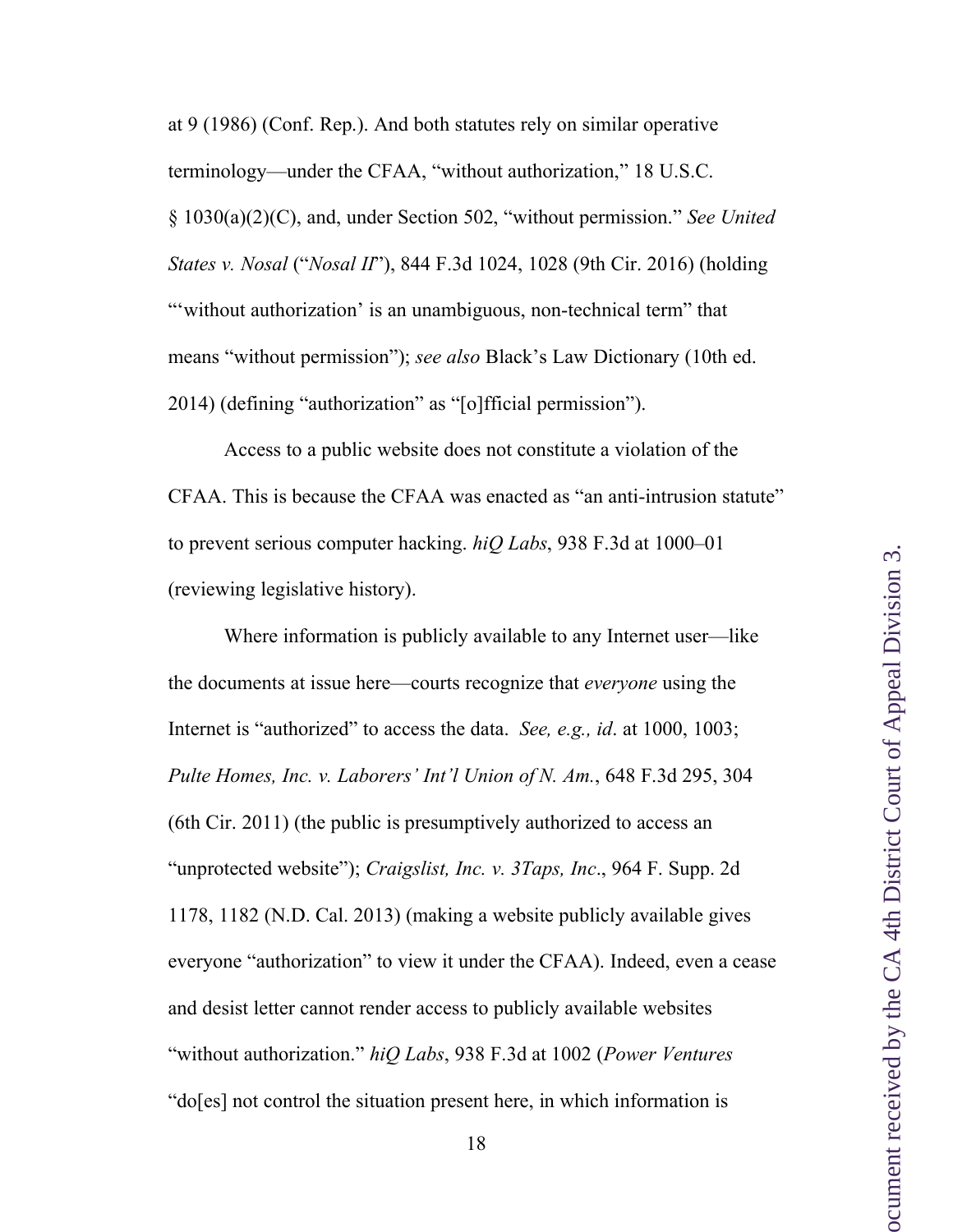'presumptively open to all comers.").

The Ninth Circuit's decision in *hiQ Labs* lays to rest any argument that Appellants violated the CFAA in accessing the City's Dropbox storage because the storage was somehow "not public." *See* Resp't Br. at 17, 65 (disputing the description of Dropbox as "public" because it was not linked from the City's main website). In *hiQ Labs*, hiQ, a data analytics company, used an automated tool to collect information from publicly accessible LinkedIn profiles, which LinkedIn alleged violated the CFAA. The court disagreed, writing that "authorization is only required for passwordprotected sites or sites that otherwise prevent the general public from viewing the information." 938 F.3d at 1001. Because the LinkedIn profiles were "available to anyone with an Internet connection," they constituted "information for which access is open to the general public and permission is not required." *Id.* at 1001–02. LinkedIn did not explicitly link to or direct hiQ to public user profiles,<sup>5</sup> yet the court found them to be public because they could be accessed without any permission requirement. Thus, a website operator need not *publicize* a website in order for it to be *public* in the relevant legal sense. 6

<sup>&</sup>lt;sup>5</sup> hiQ accessed LinkedIn profiles using a "bot," akin to the web crawlers employed by Google and other search engines to "systematically search[] the Internet and download[] copies of web pages, which can then be indexed by a search engine." *Id.* at 990 n.2.

<sup>6</sup> *Harleysville Ins. Co. v. Holding Funeral Home, Inc.*, No. 15-cv-00057, 2017 WL 4368617, at \*8 (W.D. Va. Oct. 2, 2017), relied on by the City,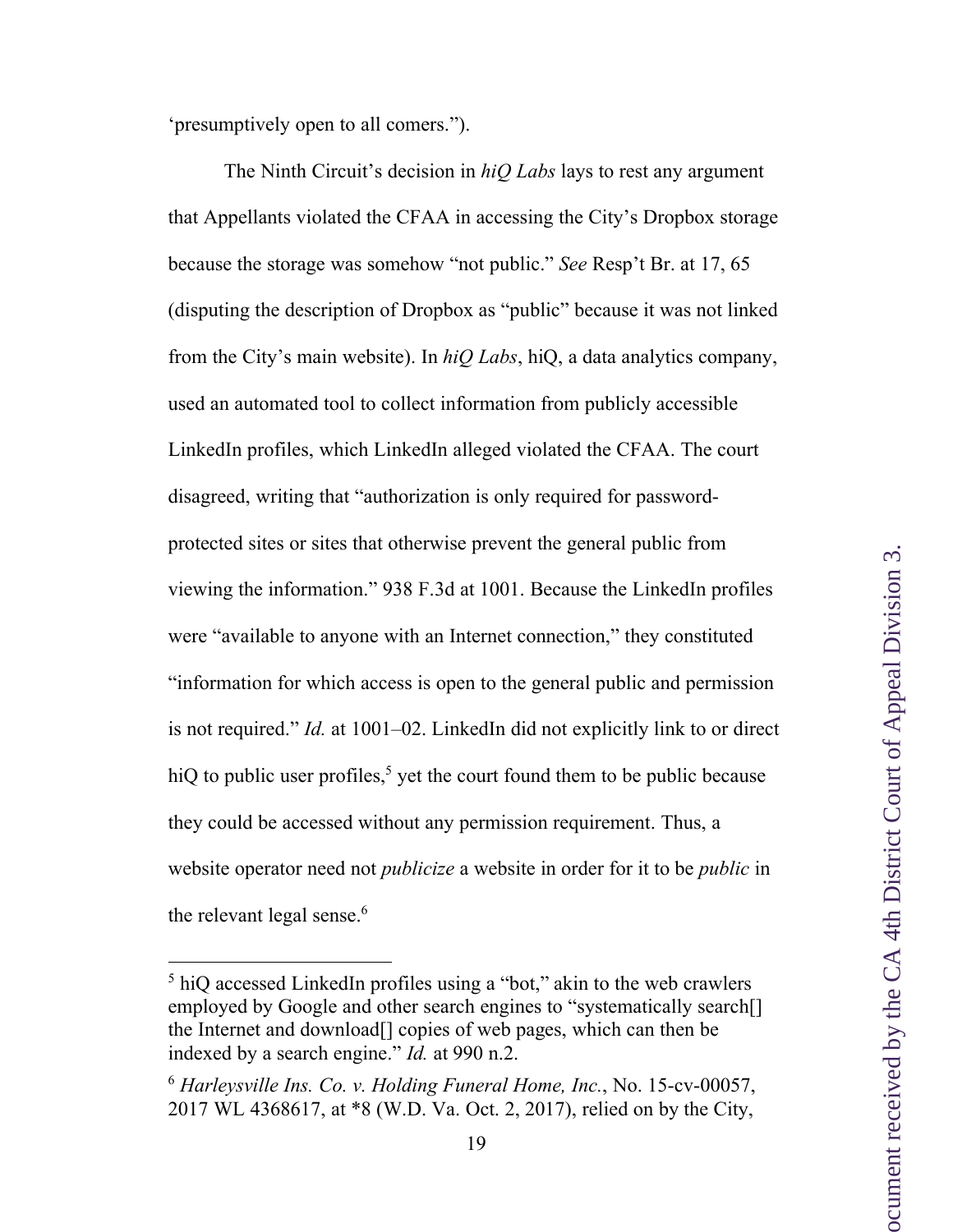Here, the City's Dropbox was similarly publicly accessible, without a password or other permission requirement, and "available to anyone with an Internet connection." *Id.* at 1002. It is thus irrelevant that the City argues it did not publicize a link to the account from the City's main website. The City could have indicated who was and was not authorized to access its Dropbox account by implementing some form of technical access barrier like a username and password to access either the account as a whole, or by more granularly requiring a password to access particular folders or download particular files within the account. *See id*. at 1001 (quoting Kerr, *Norms of Computer Trespass* at 1161 ("An authentication requirement, such as a password gate, is needed to create the necessary barrier that divides open spaces from closed spaces on the Web.")). Indeed, Dropbox offers all these capabilities. *See* 2 AA 727–30 (Bambenek Decl. ¶¶ 13–18).

Implementing some type of authentication requirement would have allowed the City to let authorized users in and keep unwanted individuals out. But—whether intentionally or inadvertently—the City did not implement any technical access barrier. It left its account wholly available to any Internet user and affirmatively shared the account's URL with members of the public, who in turn were free to share the URL with other

 $\overline{a}$ 

does not involve the CFAA (or similar anti-hacking statutes such as Section 502). Thus, that case's discussion of whether a cloud filesharing service without password protection is public is inapposite.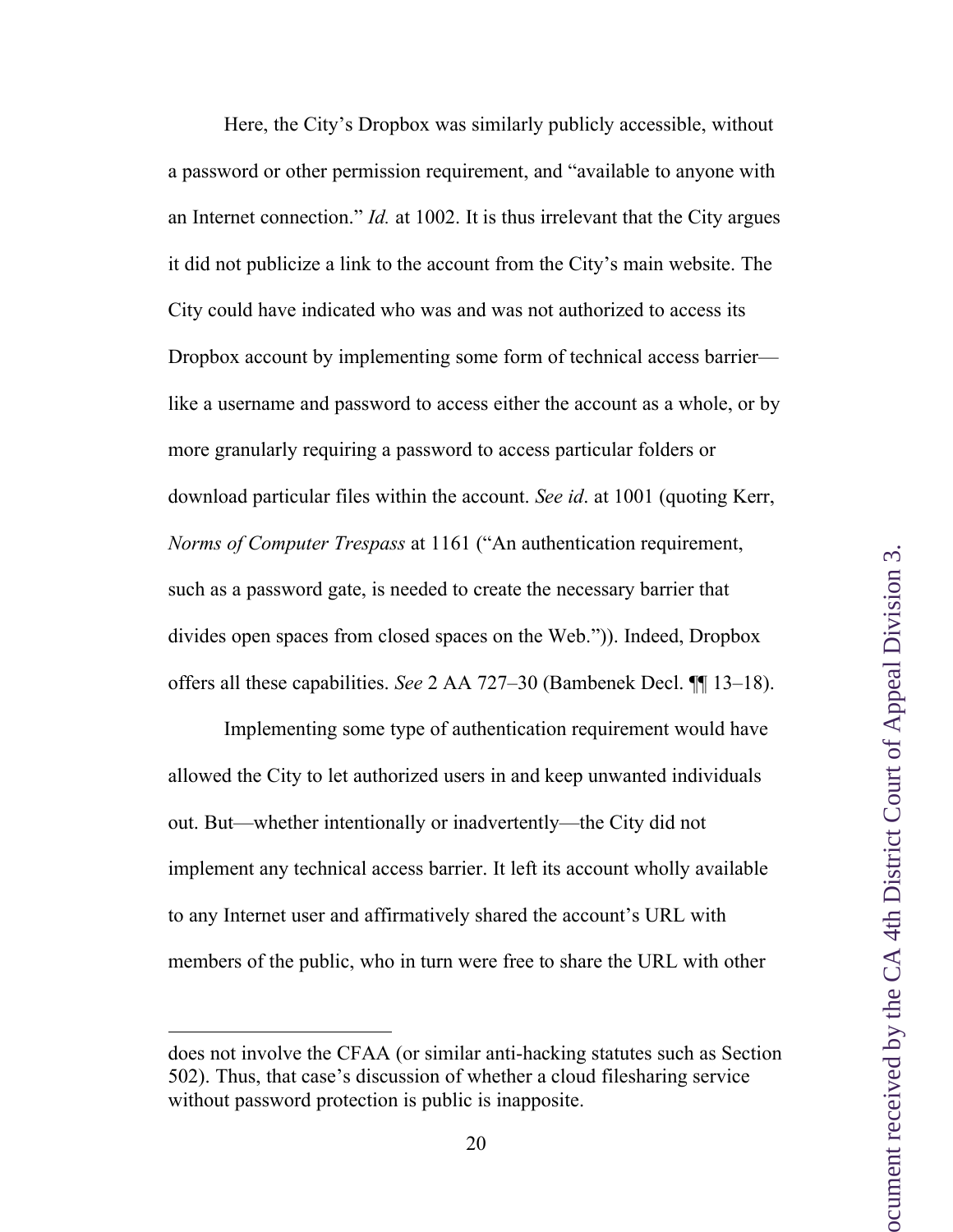members of the public. *See supra* Factual Background 7–8 (describing ways in which outbox URL was disseminated).

The *hiQ Labs* decision also demonstrates why the City cannot rely on cases such as *Power Ventures* and *United States v. Christensen*, 828 F.3d 763 (9th Cir. 2016). *Power Ventures* involved CFAA and Section 502 claims brought by Facebook against Power, a social media aggregator that accessed Facebook users' accounts with the users' consent. The Ninth Circuit held that Power had "implied authorization" to access Facebook's computers until Facebook revoked this authorization in a cease and desist letter to Power. 844 F.3d at 1069. However, in *hiQ Labs*, the court explained that *Power Ventures* only applies to "situations in which authorization generally is required and has either never been given or has been revoked." 938 F.3d at 1002. It does not apply in situations, like this case, where "information is 'presumptively open to all comers.'" *Id.* (quoting *Power Ventures*, 844 F.3d at 1067 n.2).

Thus, without password protection or other measures taken to "prevent the general public from viewing" its Dropbox folder, the City cannot rely on *Power Ventures* to differentiate its Section 502 claim from its unsupported CFAA claim. *Id.* at 1001; *see also hiQ Labs v. LinkedIn Corp.,* 273 F. Supp. 3d 1099, 1115 n.13 (N.D. Cal. 2017) (concluding that Section 502 likely did not apply and noting "there are serious questions about whether these provisions criminalize viewing public portions of a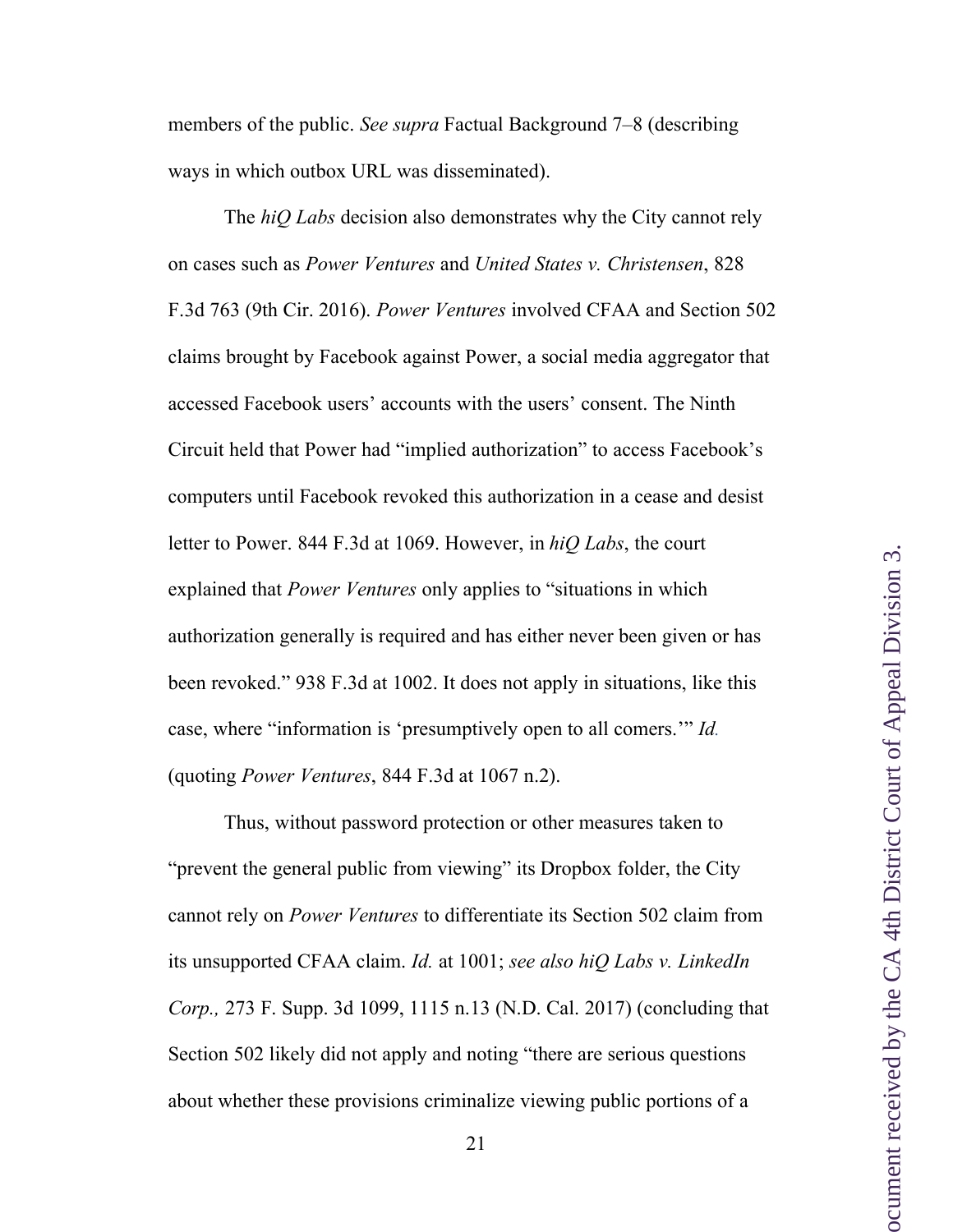website").

The same is true for *Christensen*, which held "access" as used in Section 502 includes "*logging into a database* with a valid password and subsequently taking, copying, or using the information in the database improperly." 828 F.3d at 789 (emphasis added). *See* Resp't Br. at 47–48 (citing *Christensen*, 828 F.3d at 789; *Satmodo, LLC v. Whenever Commc'ns, LLC*, No. 17-cv-0192, 2017 WL 6327132 (S.D. Cal. Dec. 8,  $2017$ ).<sup>7</sup> Appellants here did not log in to the City's Dropbox account because no login was required—and hence cannot have violated Section 502 in the manner discussed in these cases. $8<sup>8</sup>$ 

### **II. Section 502 Must Be Construed Narrowly to Protect Journalists and to Avoid Conflict with the State and Federal Constitutions.**

Section 502's text and statutory purpose are determinative: obtaining

data from a publicly available website is not a crime. And the host of

constitutional problems presented by the City's proposed interpretation of

Section 502 reinforce that result.

 <sup>7</sup> Additional cases relied on by the City similarly turn on the use of valid log-in information for improper purposes. *See NovelPoster v. Javitch Canfield Grp.,* 140 F. Supp. 3d 954, 967 (N.D. Cal. 2014) (claim that defendant "used technically-operable log-in information to access portions of a computer system which the individual knew he was not permitted to access"); *DocMagic v. Ellie Mae*, 745 F. Supp. 2d 1119, 1151 (N.D. Cal. 2010) (claim based on repeated use of third parties' login credentials).

<sup>8</sup> Some files stored in the City's Dropbox account were compressed (or "zipped" files) and required a password to unzip. These files, like all others in the City's Dropbox, were free and available to download to the user's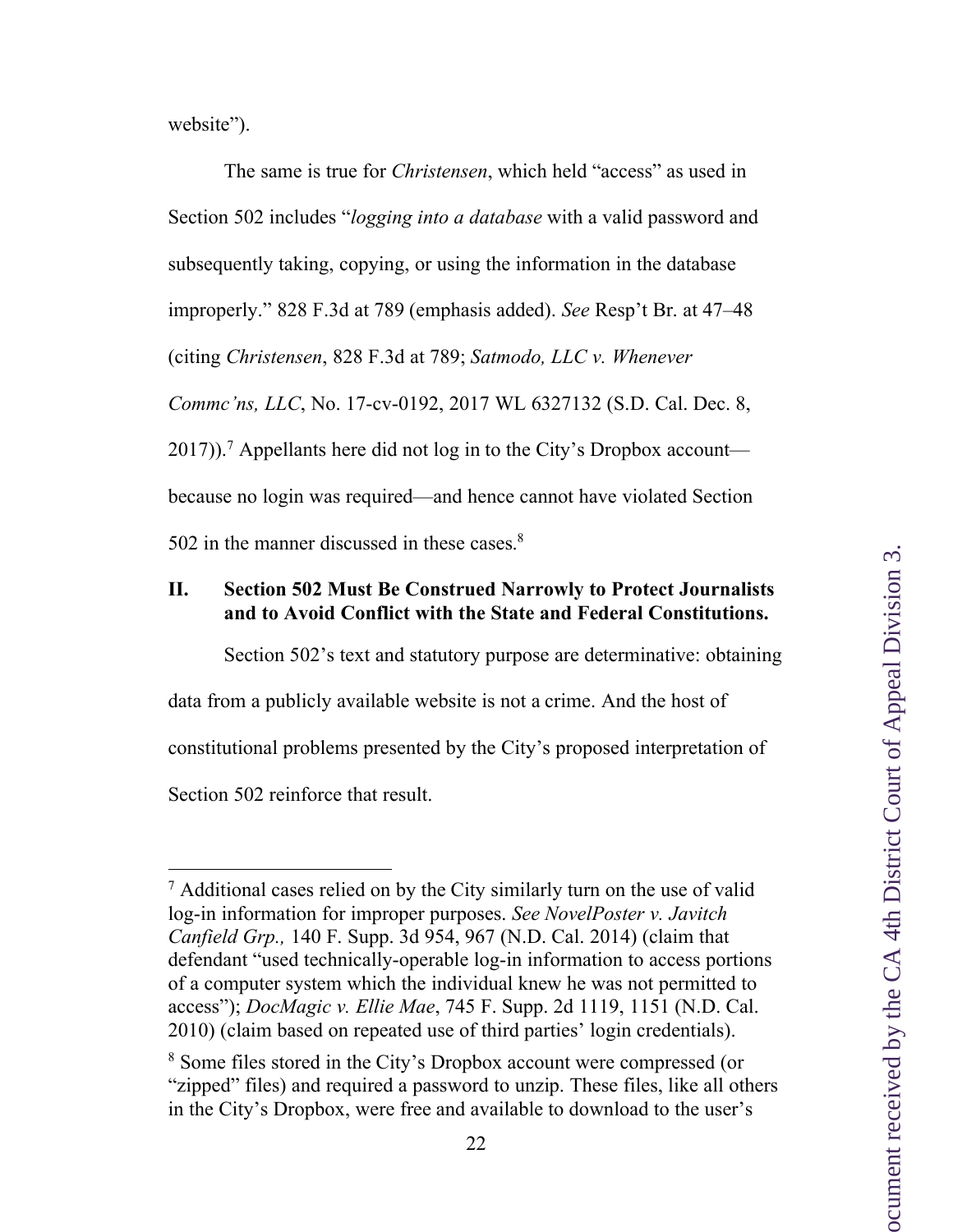The City's broad interpretation of Section 502 would criminalize and undoubtedly chill—valuable newsgathering and would violate the California and United States Constitutions in several respects. When a court is confronted with two potential interpretations of a statute and "one of them would create a multitude of constitutional problems, the other should prevail." *Clark v. Martinez*, 573 U.S. 371, 380-81 (2005).

A narrow interpretation of Section 502 must prevail here. The City's construction of Section 502 creates significant risks to the exercise of First Amendment rights and incurable Due Process concerns. The City's interpretation would permit public officials to decide—after making records publicly available online (through their own fault or otherwise)—that accessing those records was illegal. Under the City's theory, it can retroactively revoke generalized permission to access publicly available documents as to a single individual or group of users once it changes its

 $\overline{a}$ 

*own computer* without a password. However, in some circumstances, a password was then required to decompress and open the files on the user's own computer. The process of unzipping a file on a user's own computer does not implicate the CFAA because that statute does not reach subsequent use of data that was accessed with authorization. *Nosal I*, 676 F.3d at 863. Meanwhile, although Section 502 may encompass subsequent use of data "without permission," the burden is on the plaintiff to demonstrate that use was unpermitted. The City has not demonstrated that the Appellants unzipped any files without permission. Indeed, on at least two occasions, the City provided a password to decompress files directly to Appellants. *See* 1 AA 115, 123.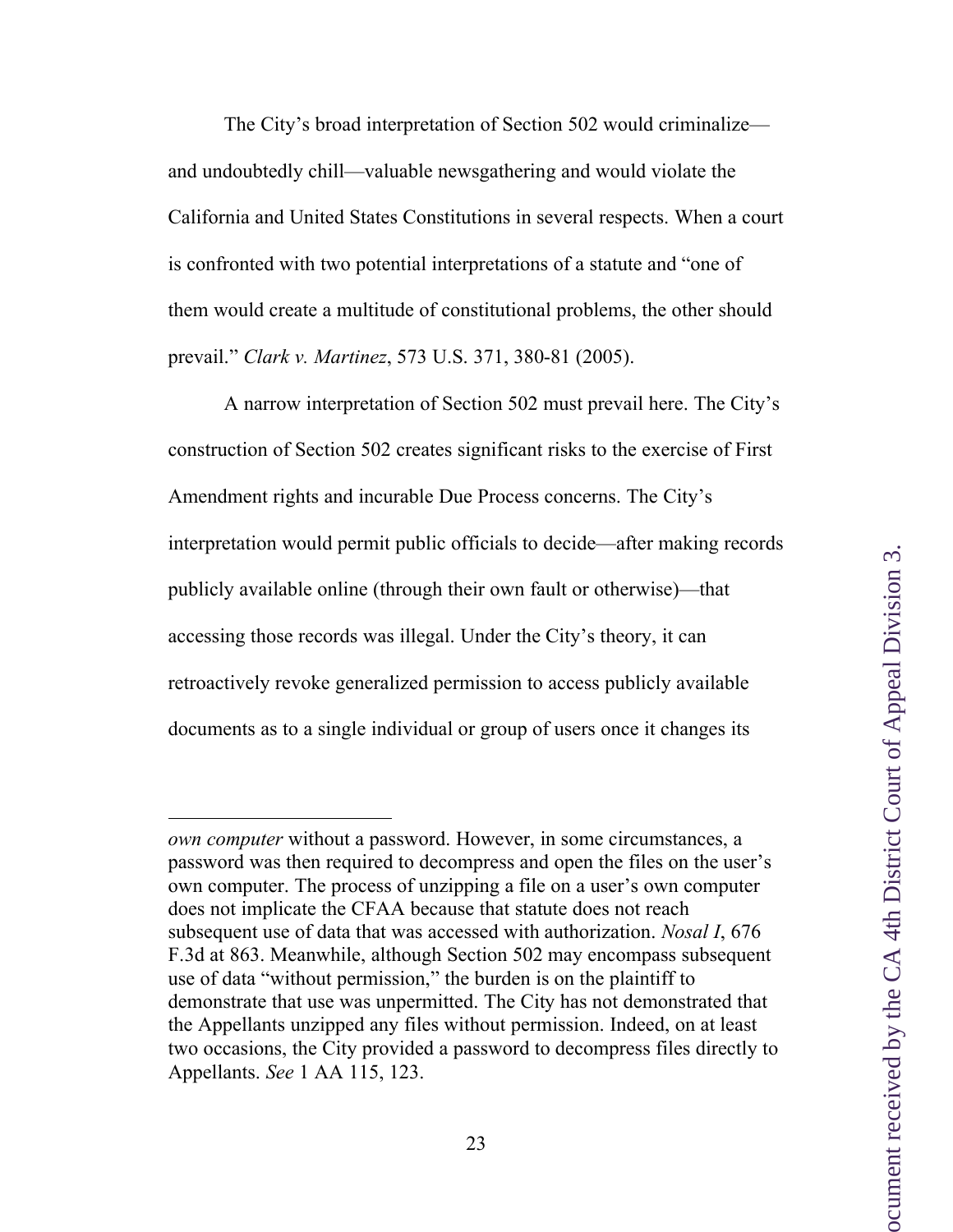mind or is simply embarrassed by the documents' publication. The City could then leverage that revocation of permission into a violation of Section 502 and pursue both civil and criminal liability against the parties who accessed the materials. If that were the law, members of the public who accessed City records online could rarely be confident that they had lawful access to those records.

The concern about public officials using unchecked discretion to target members of the public under Section 502 is not hypothetical: It is the apparent purpose of the City's use of Section 502 here. Indeed, the City's real concern appears to be not how the documents were accessed but that the documents were *published*. The Court need look no further than the City's conduct here to appreciate the very real constitutional problems presented by an expansive interpretation of Section 502.

Faced with similarly broad arguments, courts have relied upon the canon of constitutional avoidance to narrowly interpret the CFAA in order to avoid creating significant risks to individuals' First Amendment and Due Process rights. *See Sandvig v. Barr* 451 F. Supp. 3d 73, 88–89 (D.D.C. 2020), *appeal docketed*, No. 20-5153 (D.C. Cir. May 28, 2020) ("Plaintiffs' First Amendment challenge raises such risks . . . and thus weighs in favor of a narrow interpretation under the avoidance canon."); *Nosal I*, 676 F.3d at 863 (construing the CFAA narrowly "so that Congress will not unintentionally turn ordinary citizens into criminals").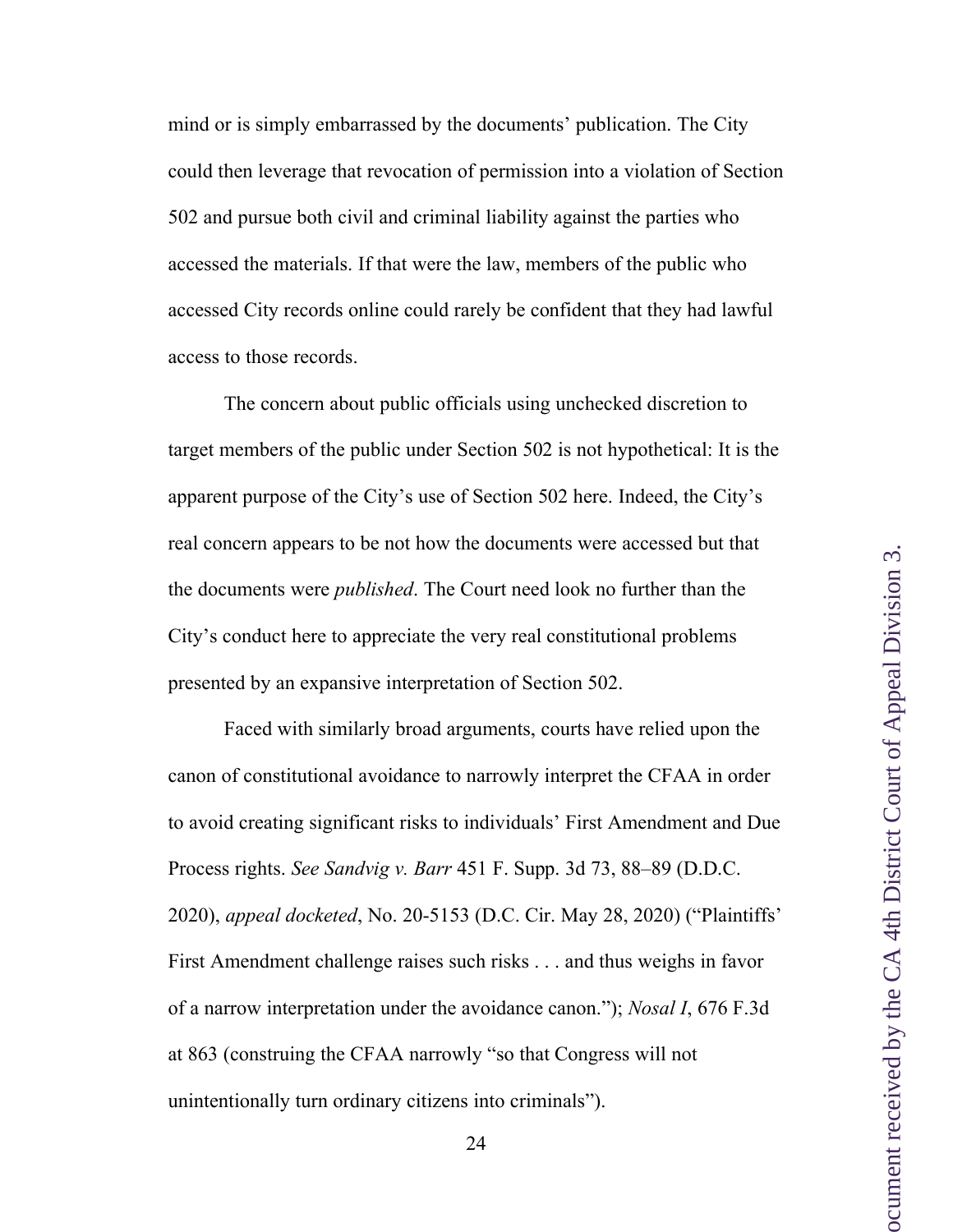For essentially the same reasons, this Court should impose a narrow interpretation on Section 502.

## **A. Section 502's Language Should Be Interpreted Narrowly Because a Broad Interpretation Would Chill First Amendment–Protected Activity.**

The City's broad reading of Section 502 would chill socially valuable research, journalism, and online security and anti-discrimination testing—activity squarely protected by the First Amendment.

To give just one example, the City's interpretation could criminalize—and therefore will undoubtedly chill—a specific category of online activity that is critically important to holding companies accountable: the investigative techniques employed by journalists and academic researchers to uncover online discrimination. These techniques sometimes involve violating contractual prohibitions on certain online activities, and the research these journalists or academics conduct is often adversarial to public officials or a company's business interests.

Online, there is growing evidence that proprietary algorithms are causing websites to discriminate among users, including on the basis of race, gender, and other characteristics protected under civil rights laws.<sup>9</sup> To uncover whether any particular website is treating users differently,

 <sup>9</sup> *See, e.g*., Exec. Office of the President, *Big Data: A Report on Algorithmic Systems, Opportunity, and Civil Rights*  (May 2016), https://obamawhitehouse.archives.gov/ sites/default/files/microsites/ostp/2016\_0504\_data\_discrimination.pdf.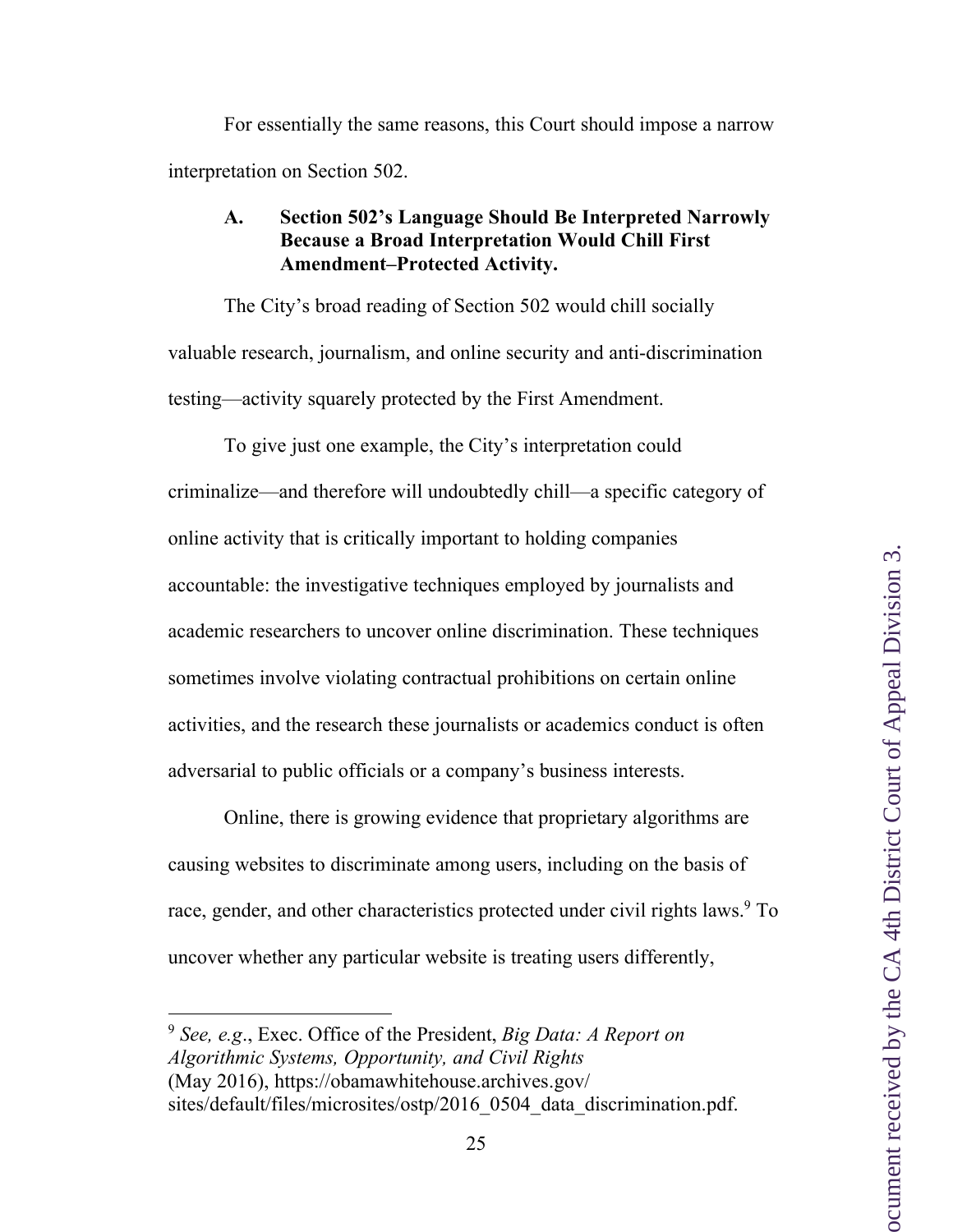researchers need to use a variety of techniques, such as creating test accounts that vary on the basis of race or gender and comparing the job ads or housing offers that are displayed to, say, male versus female users. In this case, researchers may need to access the accounts of actual users to compare housing or job offers that are given to people of different genders or races. Such techniques, which do not constitute hacking, are often adversarial to a company's interests.

Under the City's interpretation of Section 502, if a company disagrees with the purpose of a researcher's access to its website, it can not only seek to bar such research but can actually render that research criminal by either (1) stating in terms of use or by letter that researchers are not authorized to access its website,<sup>10</sup> or (2) later announcing that those individuals acted without permission.

Websites, including those maintained by California state agencies and local governments, could therefore rely on the criminal charges to shut down unwanted research or testing, even where the researcher did not hack into a computer. Under a broad interpretation of Section 502, the website owner's choice to prohibit such research could be enforceable as a criminal violation. As a result of that threat of criminal prosecution, many

 <sup>10</sup> See, e.g., Knight First Amendment Inst., *Knight Institute Calls on Facebook to Lift Restrictions on Digital Journalism and Research* (Aug. 7, 2018), https://knightcolumbia.org/content/knight-institute-calls-facebooklift-restrictions-digital-journalism-and-research.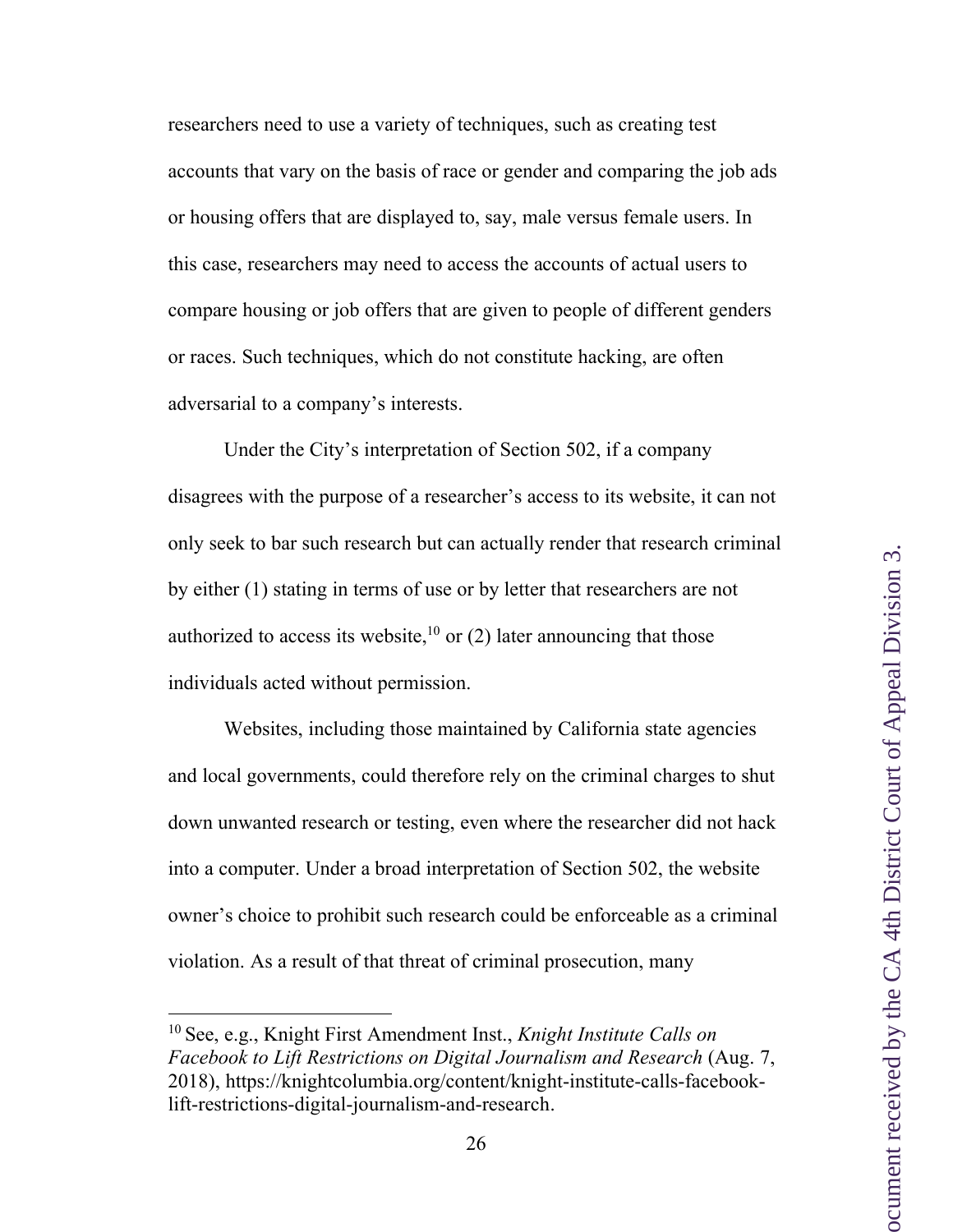researchers and journalists will likely refrain from conducting their socially valuable and constitutionally protected research.

The Court can avoid this outcome by rejecting the City's interpretation of "without permission."

# **B. Aside From Chilling Constitutionally Protected Activity, Interpreting "Without Permission" Broadly Would Lead to Unconstitutional Applications of Section 502.**

In case there was any doubt that interpreting Section 502 broadly should be avoided, the statute cannot be applied to the journalists without creating a serious risk of violating the First Amendment.

The only way Appellants' access to the documents can be viewed as violating Section 502, and thus engaging in illegal activity, is by reading "without permission" to mean obtaining information that the City does not want to be public, even when the City placed that very information on publicly accessible websites. But the Supreme Court has recognized that "state action to punish the publication of truthful information seldom can satisfy constitutional standards." *Smith v. Daily Mail Publ'g Co.,* 443 U.S. 97*,* 102 (1979).

Appellants have a First Amendment right to publish the documents at issue because they are a matter of public concern. The First Amendment protects Appellants' publication of documents they obtained from the City, even when the City claims that such information is non-public or that a statute prohibits their disclosure. This First Amendment protection has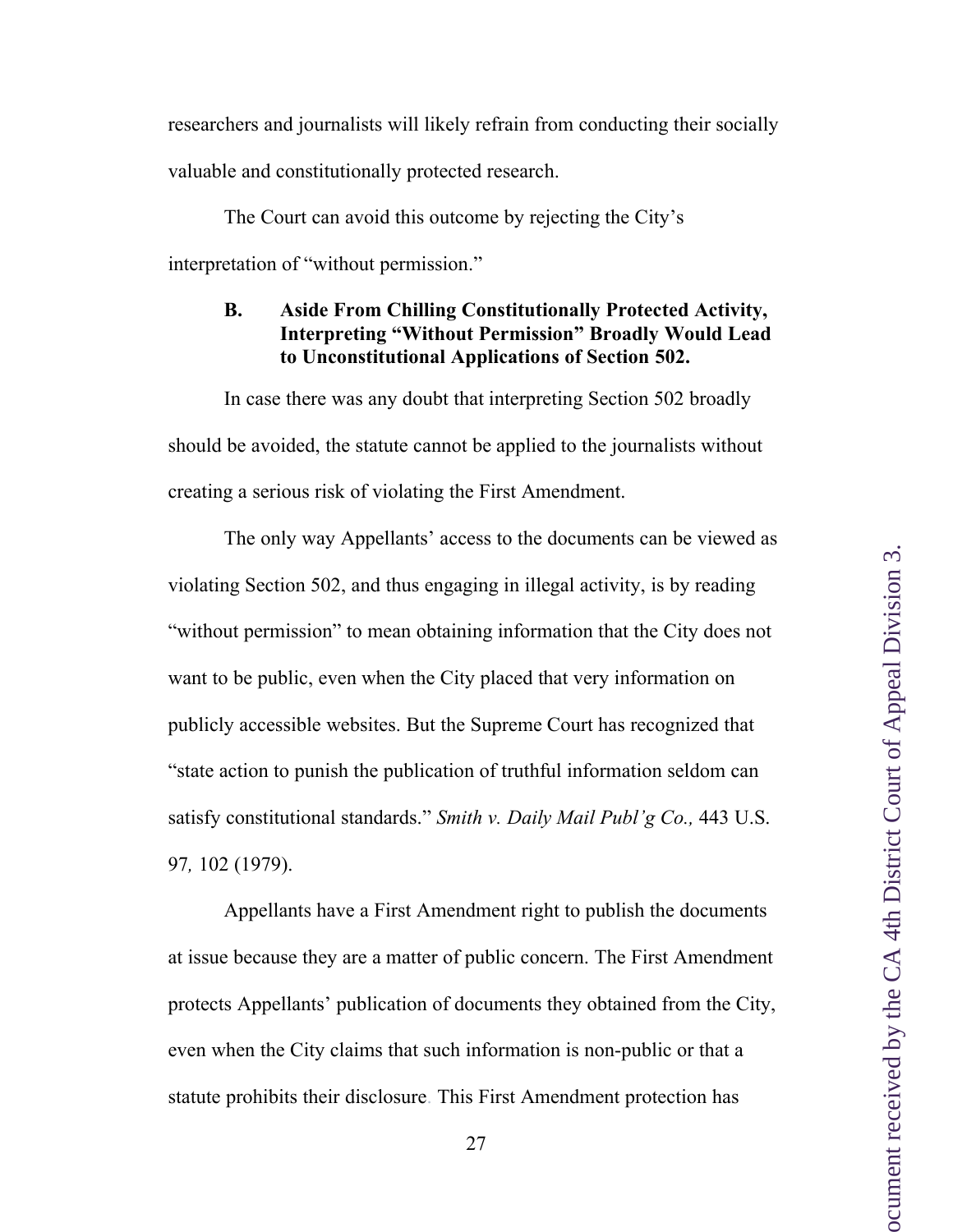special force when the information at issue was obtained from the government, even if government officials erred in disclosing it and later claim the access was without permission. *See Florida Star v. B.J.F.,* 491 U.S. 524, 525 (1989) (reporter obtained victim's name from police report inadvertently placed in pressroom); *Daily Mail*, 443 U.S. at 98 (reporters learned juvenile suspect's name by asking police and a prosecutor at the crime scene); *Cox Broad. Corp. v. Cohn*, 420 U.S. 469, 495 (1975) (reporter learned victim's name by reviewing indictments made available in the courtroom).

The City attempts to sidestep these First Amendment problems by arguing that *Daily Mail* and its progeny do not apply to Appellants, but its argument is circular. According to the City, Appellants engaged in illegal activity by accessing the information and, thus, fall outside of the First Amendment's protections. Resp't Br. at 37–39. The City's argument thus requires expanding liability under Section 502 in ways that are antithetical to the very purposes of the First Amendment's protections articulated in *Daily Mail*: "A free press cannot be made to rely solely upon the sufferance of government to supply it with information." 443 U.S. at 104.

To interpret Section 502's "without permission" language so as to impose liability here, the City must show that its asserted interests in the documents are "of the highest order," that it has no other, less-intrusive means to protect the information, and that its use of Section 502 to penalize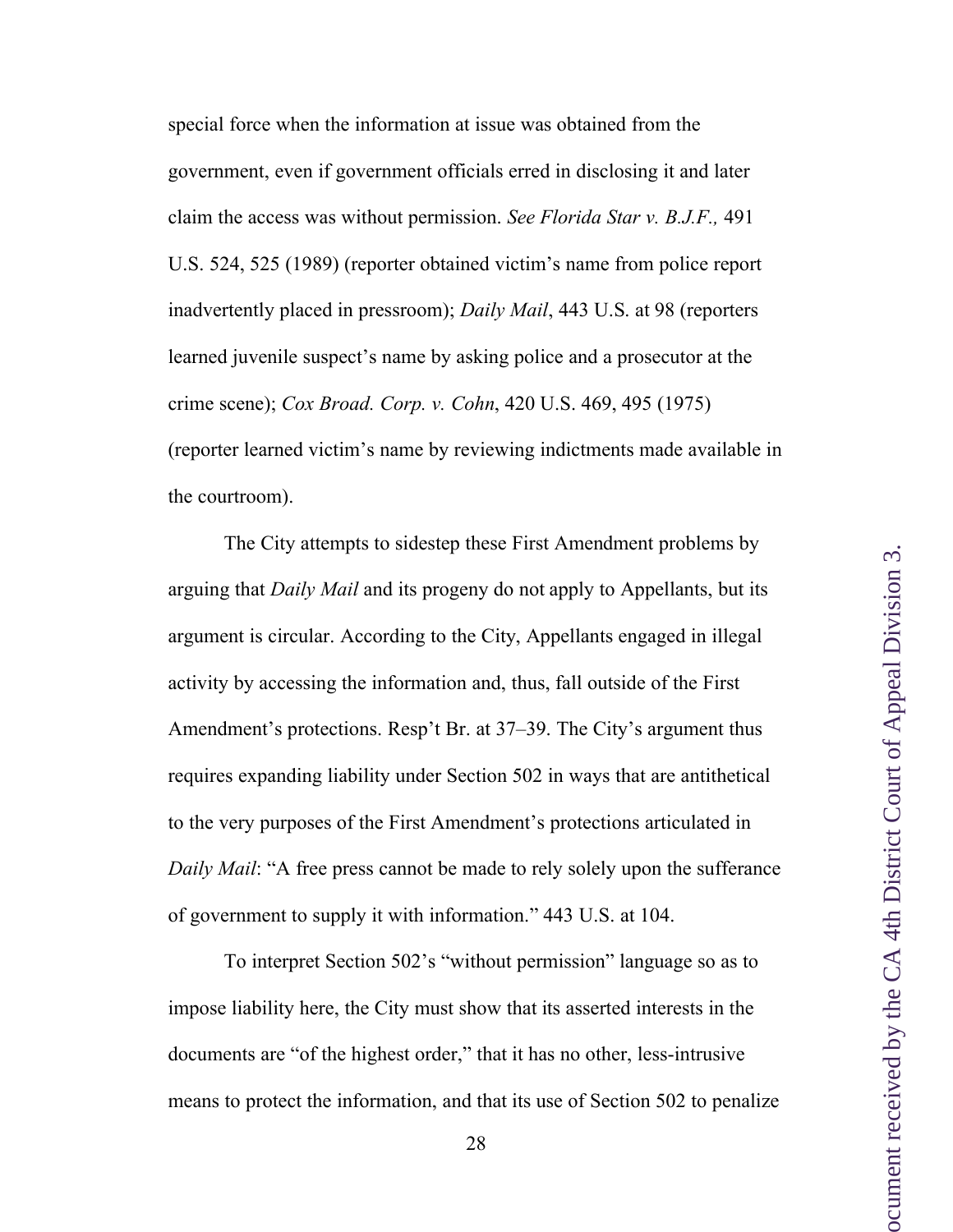Appellants is narrowly tailored to protecting those interests. *Id*. at 102–04; *Florida Star*, 491 U.S. at 533–540. First, the City has "far more limited means of guarding against dissemination than the extreme step of punishing truthful speech," *Florida Star*, 491 U.S. at 538, for example, using password protection on its Dropbox account. The City failed to use any more "limited means" to protect the information and instead seeks to expand Section 502 because it did not want the public to learn about the matters of public concern discussed in the documents. Second, "[w]here, as here, the government has failed to police itself in disseminating information," imposing civil liability on Appellants for their publication "can hardly be said to be a narrowly tailored means" of vindicating the interests the City claims in the documents. *Id*. Third, even granting the City's interest in protecting the confidentiality of records it traditionally has not made public, that interest is not sufficient to justify an interpretation of Section 502 that would create criminal and civil liability for any member of the public who clicks on a publicly available link to a City-controlled "outbox" and uses or publishes the information it finds there. *See Daily Mail*, 443 U.S. at 104 (recognizing that "[t]he magnitude of the State's interest" in enforcing a statute is not sufficient to justify criminal liability).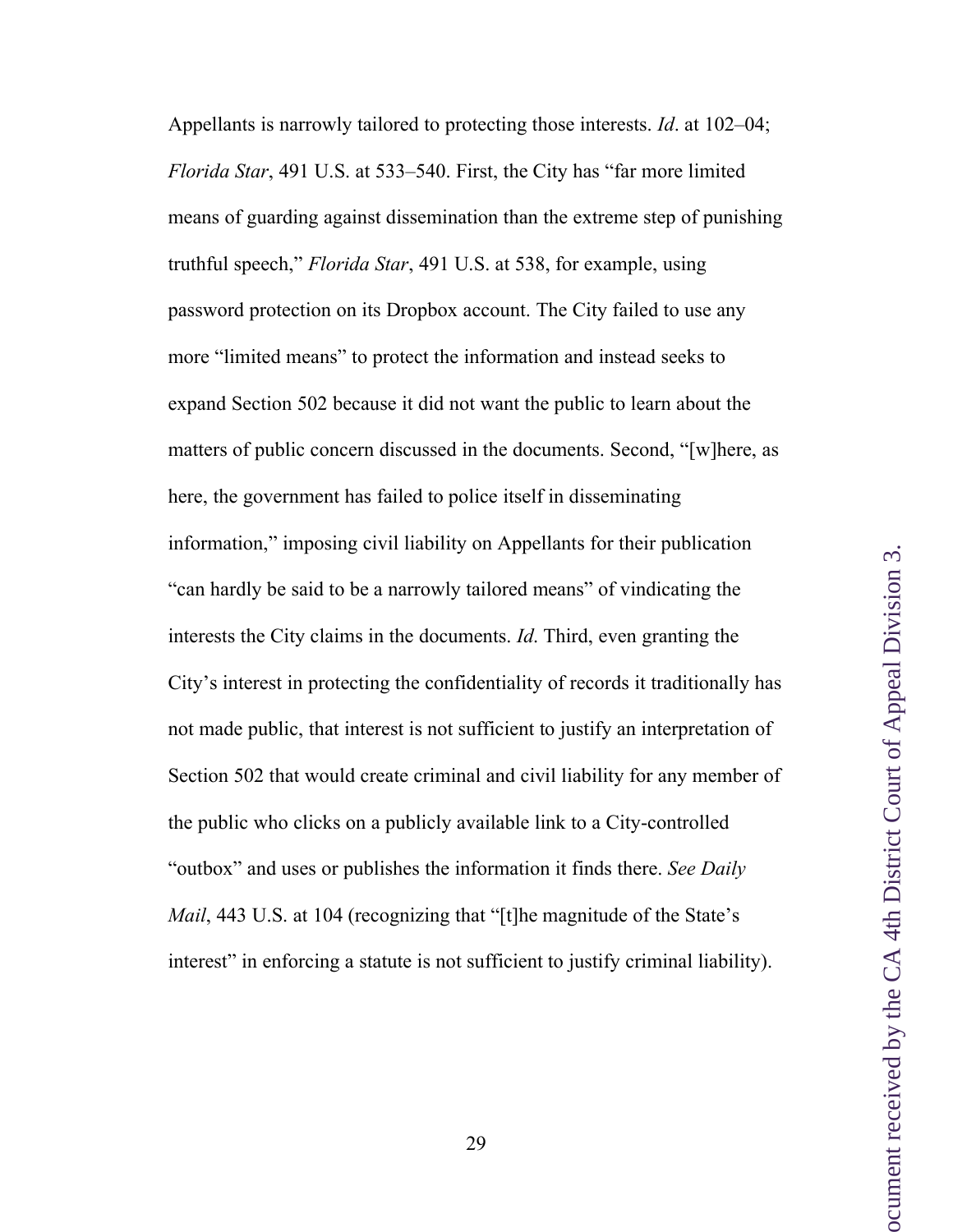## **C. The City's Interpretation of "Without Permission" Renders Section 502 Unconstitutionally Vague.**

The City's broad interpretation of Section 502's "without permission" language would also violate the Due Process clause. An average Internet user would not be on notice that, by accessing documents posted on a publicly available website, the user was acting "without permission" and, thus, committing a crime. The City's interpretation would thus render Section 502 unconstitutionally vague, a result the Court can avoid by interpreting the statute narrowly.

Due process requires that criminal statutes provide ample notice of what conduct is prohibited.11 *Connally v. Gen. Const. Co*., 269 U.S. 385, 390 (1926). Vague laws that do not "provide explicit standards for those who apply them . . . impermissibly delegate [] basic policy matters to policemen, judges, and juries for resolution on an ad hoc and subjective basis." *Grayned v. Rockford,* 408 U.S. 104, 108–09 (1972). A criminal statute that fails to provide fair notice of what is criminal—or threatens arbitrary and discriminatory enforcement—is thus void for vagueness. *Skilling v. United States*, 561 U.S. 358, 412 (2010) (citing *Kolender v.* 

<sup>&</sup>lt;sup>11</sup> Although here the City brings civil claims under Section 502, the statute's prohibitions against making use of computer data "without permission" are also criminal. Cal. Penal Code § 502 (c)(2). Due Process constraints on criminal statutes therefore apply to any interpretation of Section 502.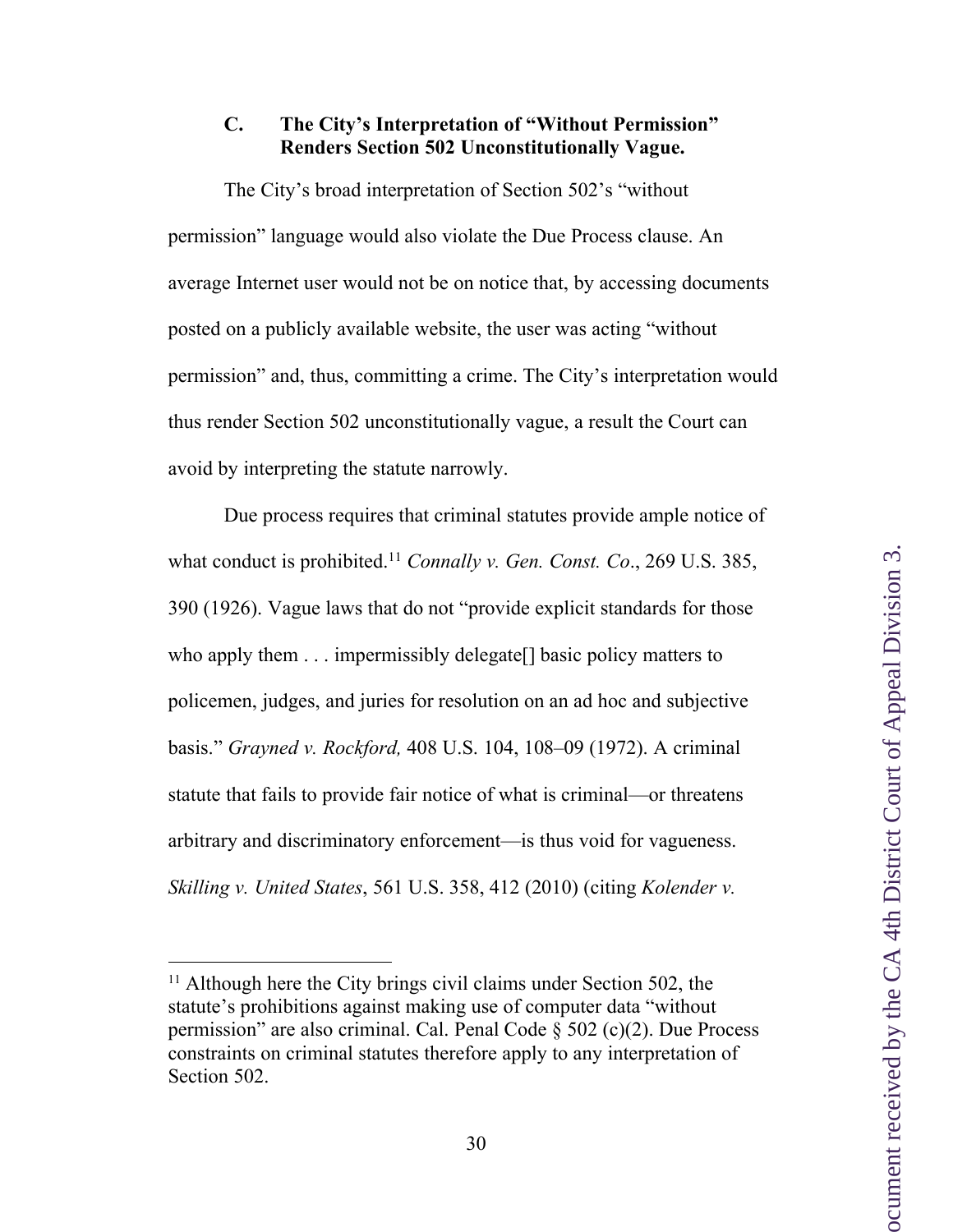*Lawson*, 461 U.S. 352, 357 (1983)).

To avoid fatal vagueness problems, the rule of lenity calls for ambiguous criminal statutes to be interpreted narrowly in favor of the defendant. *United States v. Santos*, 553 U.S. 507, 514 (2008). The rule "ensures fair warning by so resolving ambiguity in a criminal statute as to apply [] only to conduct clearly covered." *United States v. Lanier*, 520 U.S. 259, 266 (1997). The rule of lenity "not only ensures that citizens will have fair notice of the criminal laws, but also that [a legislature] will have fair notice of what conduct its laws criminalize. We construe criminal statutes narrowly so that [a legislature] will not unintentionally turn ordinary citizens into criminals." *Nosal I*, 676 F.3d at 863.

Courts interpreting ambiguous provisions of the CFAA use the rule of lenity to avoid potential vagueness problems. This Court should follow suit to construe Section 502 narrowly.

Broad interpretations of computer crime statutes fail to give people adequate notice of criminal activity and vest far too much power and enforcement discretion in third parties and the government. Courts recognize that while the CFAA *could* be interpreted to base criminal liability based on subjective criteria—like website terms of service or computer-use policies instituted by an employer—such an interpretation would violate the rule of lenity by conferring on private parties the power to outlaw any conduct they wish without the clarity and specificity required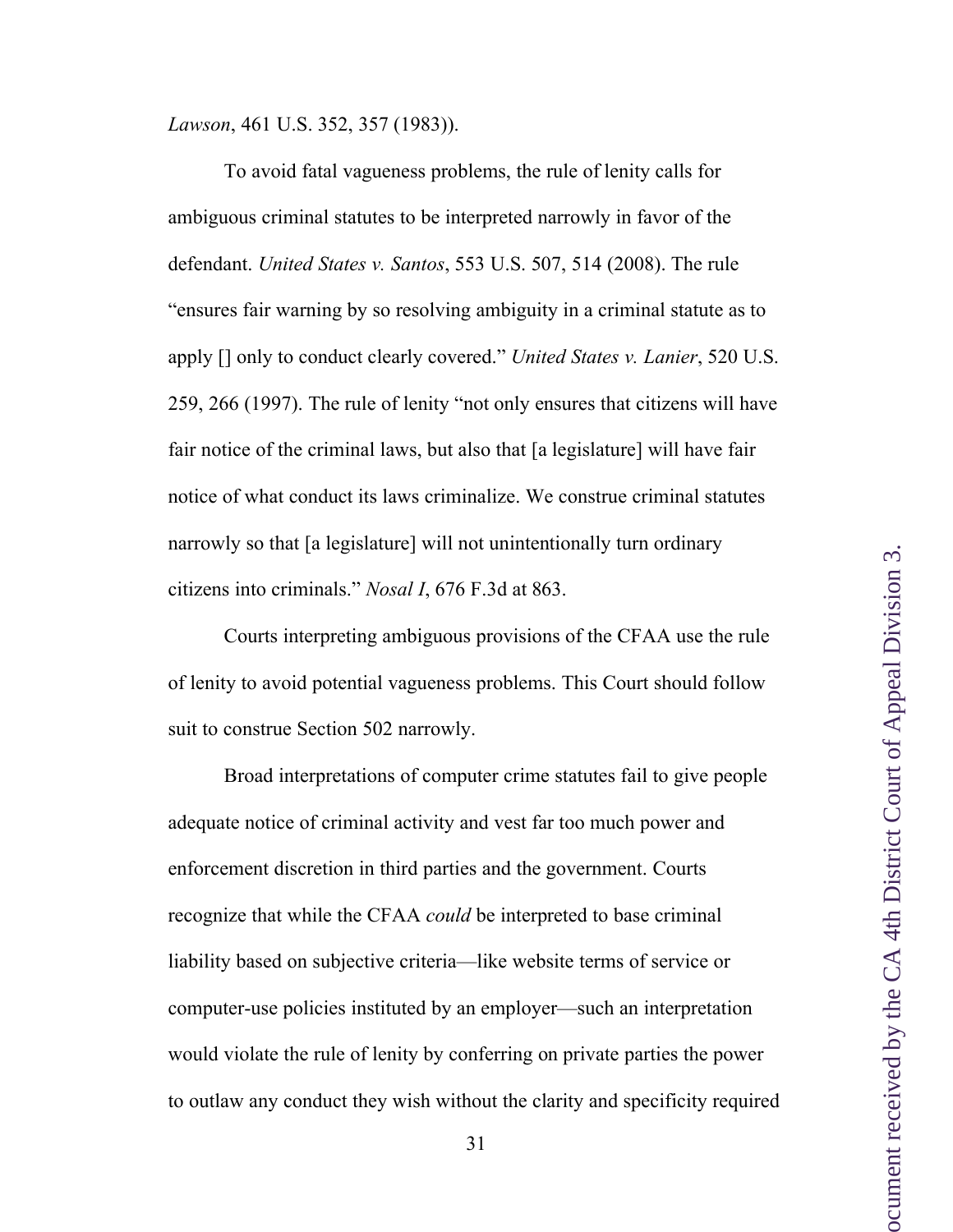of criminal law. *See United States v. Valle*, 807 F.3d 508, 527 (2nd Cir.

2015); *WEC Carolina Energy Sols., Inc., v. Miller*, 687 F.3d 199, 205–06 (4th Cir. 2012); *Nosal I*, 676 F.3d at 860; *cf. Sandvig*, 451 F. Supp. 3d at 88 (narrowly interpreting the CFAA, including for lenity concerns, and noting that "[c]riminalizing terms-of-service violations risks turning each website into its own criminal jurisdiction and each webmaster into his own legislature.").

Specifically, "allow[ing] criminal liability to turn on the vagaries of private polices that are lengthy, opaque, subject to change and seldom read" would create "[s]ignificant notice problems[.]" *Nosal I*, 676 F.3d at 860*.* Indeed, attaching criminal punishment to breaches of vague, boilerplate policies12—which companies typically reserve the right to modify at any time13—would make it impossible for individuals to know what conduct is

<sup>&</sup>lt;sup>12</sup> One sample Internet and email usage policy, for example, warns that "Internet use on company time or using company-owned devices that are connected to the company network is authorized to conduct Company business only," and "[o]nly people appropriately authorized, for company purposes, may use the Internet[.]" Susan M. Heathfield, *Company Internet and Email Policy Sample*, (Nov. 22, 2019),

http://humanresources.about.com/od/policiesandsamples1/a/email\_policy.ht m.

<sup>13</sup> *See, e.g*., *Employee Handbook Template*, hrVillage

http://www.hrvillage.com/downloads/Employee-Handbook-Template.pdf ("The policies stated in this handbook are subject to change at any time at the sole discretion of the Company."); *Employment Policies and Procedures Manual*, Dartmouth College,

http://www.dartmouth.edu/~hrs/policy ("The policies are intended as guidelines only, and they may be modified, supplemented, or revoked at any time at the College's discretion.").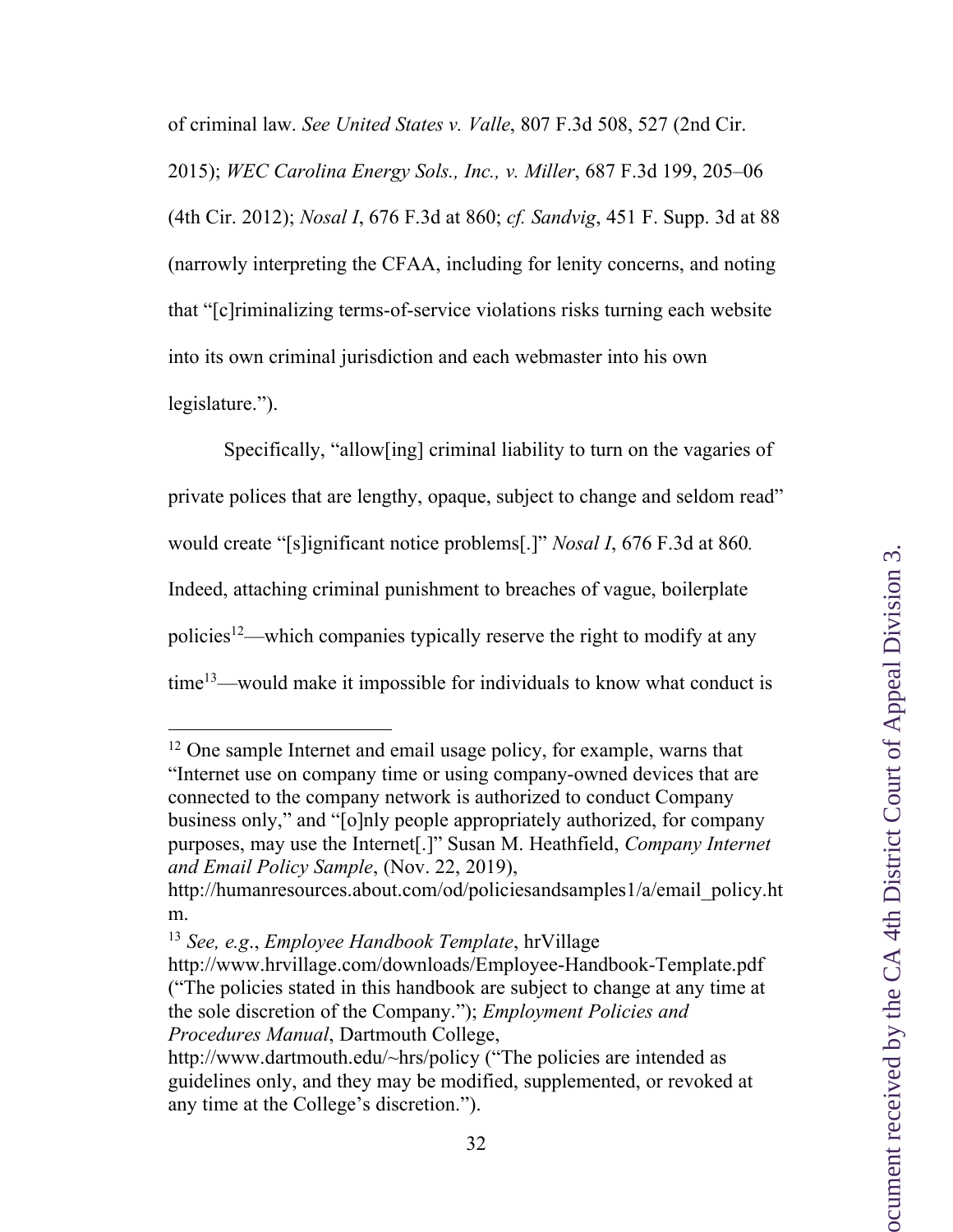criminally punishable at any given time. It would enable "private parties to manipulate their computer-use and personnel policies" so as to turn employer-employee or company-consumer relationships—relationships traditionally governed by tort and contract law—"into ones policed by the criminal law." *Id*. This would grant employers and website operators the power to unilaterally "transform whole categories of otherwise innocuous behavior into federal crimes simply because a computer is involved." *Id*.

Corporations already knowingly wield this power in jurisdictions that have broadly interpreted the CFAA. As the Seventh Circuit noted in one case, an employee of a corporate plaintiff advised in an internal email that the company "could make screen-scraping or web-harvesting illegal with a 'simple disclaimer that states the information can't be scraped from the image.'" *Fidlar Techs. v. LPS Real Estate Data Sols., Inc*., 810 F.3d 1075, 1082 (7th Cir. 2016).

The City's Section 502 interpretation is far worse than the efforts to elevate terms of service violations into civil and criminal liability under the CFAA. Here the City argues members of the public should have known when they learned of a publicly available file-sharing "outbox" that appeared to be a part of the City's website—that the City had nonetheless *not* granted them access to any materials within the file sharing service.

The City proposes that journalists perusing a website used to disclose public records must guess whether particular documents are

33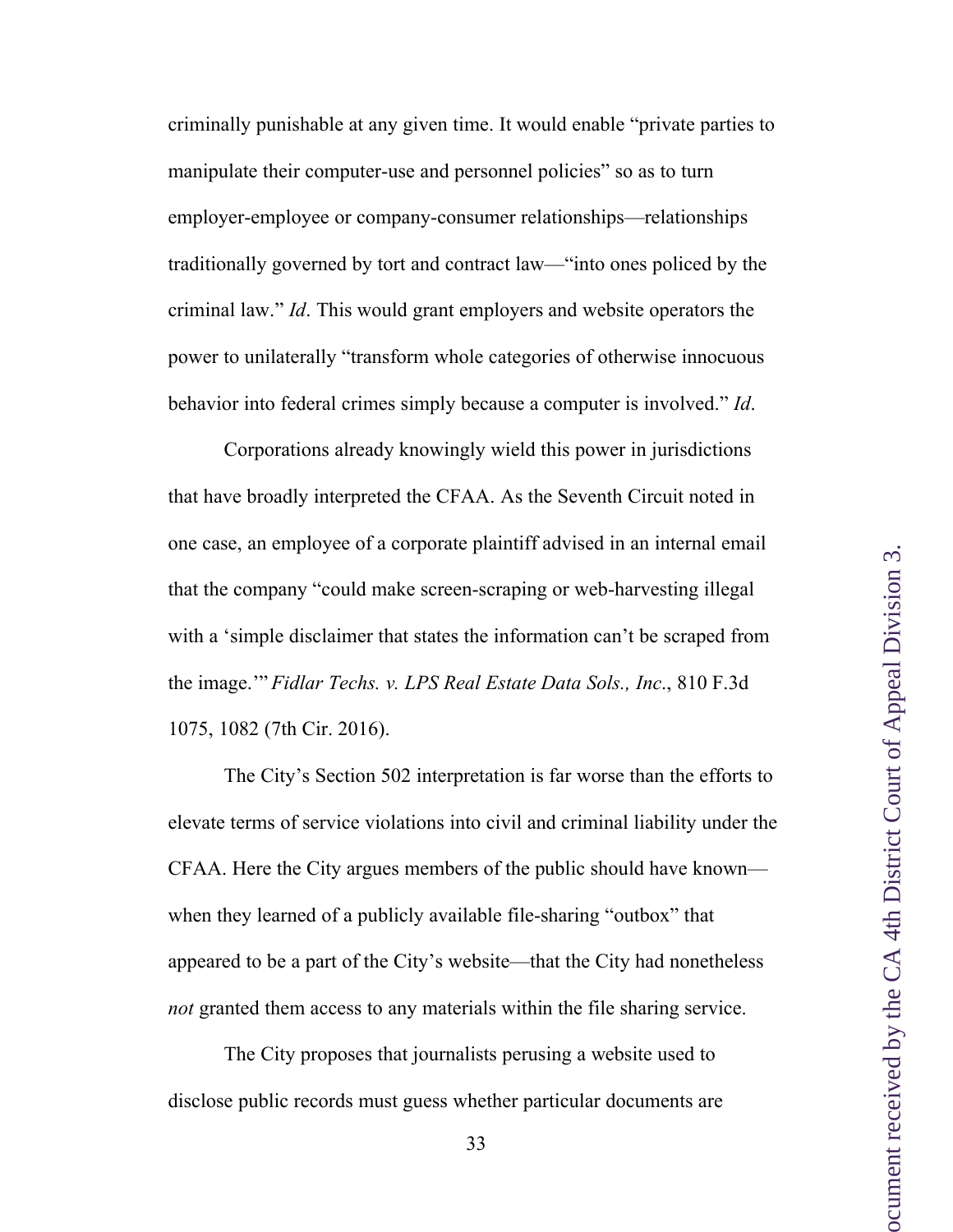intended for them or not, intuit the City's intentions in posting those documents, and then politely look the other way—or be criminally liable. This scheme results in unclear, subjective, and after-the-fact determinations based on the whims of public officials. Effectively, the public would have to engage in mind reading to know whether officials approve of their access or subsequent use of the documents from the City's website.

City officials' unchecked discretion to decide when people used public records without permission would also create incurable notice problems. This case is even further removed from those described above that premised CFAA liability on vague or easily changed computer use policies. Here, Section 502's liability turns on government officials' individual determinations that a particular use of information from a publicly available website was without permission. Under this theory, an Internet user accessing public records via the City's publicly available website does not know when that access is "without permission," short of obtaining explicit, affirmative consent from the City prior to accessing those files.

When Internet users access public records via publicly available links, they assume the opposite: that the City has permitted access to the records. Indeed, absent technical measures or other clear and explicit notice from the City that access to documents on its publicly available website is without permission, there is almost no way any person would know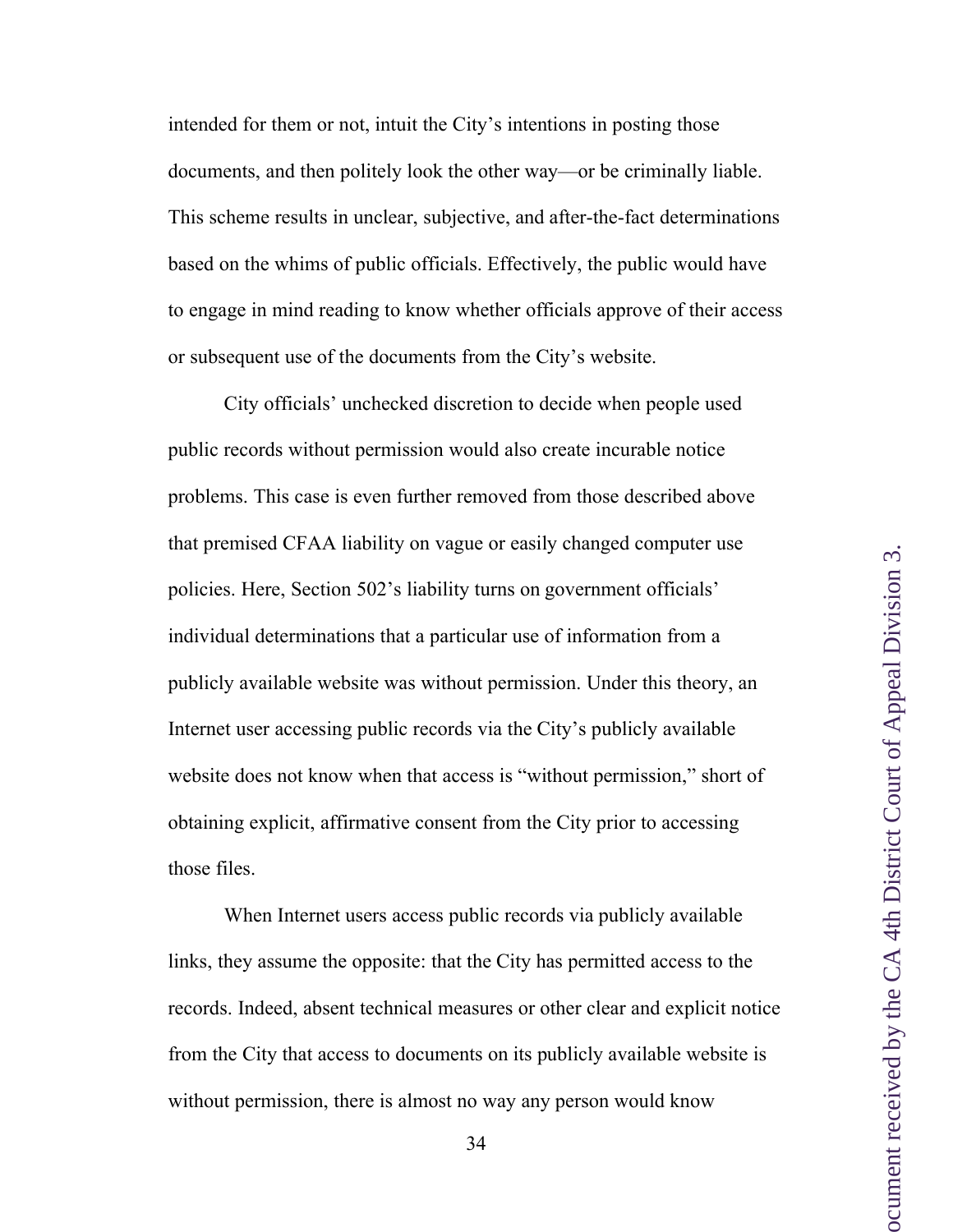whether they had violated Section 502.

By subjecting an untold number of Internet users to potential prosecution, the City's expansive interpretation of Section 502 enables prosecutors to pick and choose which types of violations "are so morally reprehensible that they should be punished as crimes[.]" *See United States v. Kozminski*, 487 U.S. 931, 949 (1988). By giving that inherently legislative power to prosecutors, the City has "invit[ed] discriminatory and arbitrary enforcement," including of Appellants here. *See Nosal I*, 676 F.3d at 862. The Constitution, however, "does not leave us at the mercy of noblesse oblige" by the government. *United States v. Stevens*, 559 U.S. 460, 480 (2010). Rather, it requires that criminal statutes be clear.

#### **CONCLUSION**

For these reasons, this Court should reverse the superior court's entry of the preliminary injunction.

Dated: January 4, 2021 By: /s/ *Mark Rumold* Mark Rumold

> Andrew Crocker Aaron Mackey ELECTRONIC FRONTIER FOUNDATION 815 Eddy Street San Francisco, CA 94109 T: (415) 436-9333 F: (415) 436-9993 mark@eff.org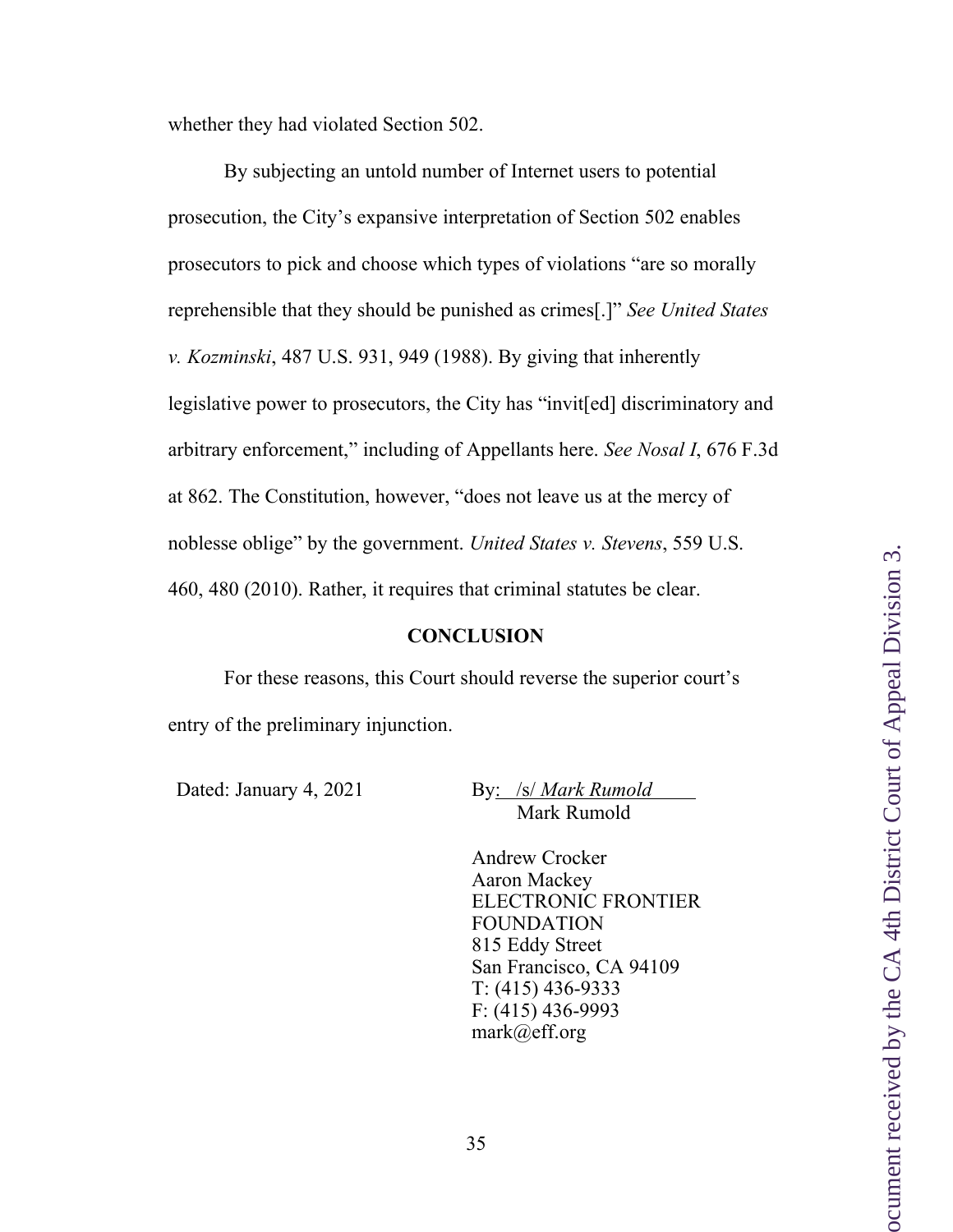Peter Bibring (SBN 223981) Mohammad Tajsar (SBN 280152) ACLU FOUNDATION OF SOUTHERN CALIFORNIA 1313 West Eighth Street Los Angeles, California 90017 T: (213) 977 -5295 F: (213) 915 -5297

Brett Max Kaufman Esha Bhandari AMERICAN CIVIL LIBERTIES UNION FOUNDATION 125 Broad Street, 18th Fl. New York, NY 10004 T: (212) 549 -2500 F: (212) 549 -2652

Jennifer Stisa Granick (SBN 168423) AMERICAN CIVIL LIBERTIES UNION FOUNDATION 39 Drumm Street San Francisco, CA 94111 T: (415) 343 -0758 F: (415) 255 -1478

*Counsel for Amici Curiae*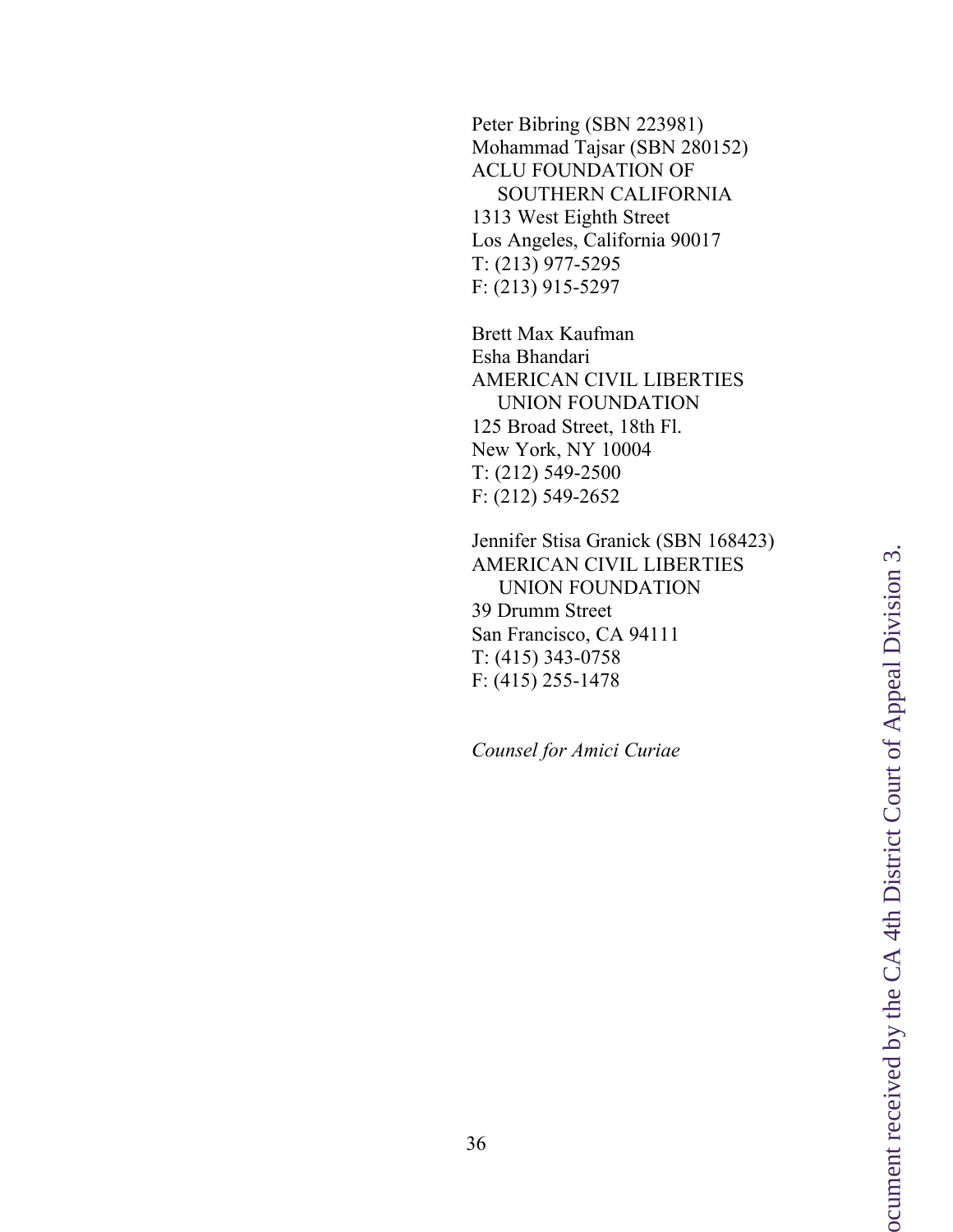#### **CERTIFICATE OF WORD COUNT**

I certify pursuant to California Rules of Court 8.204 and 8.504(d) that this BRIEF OF AMICI CURIAE ELECTRONIC FRONTIER FOUNDATION, AMERICAN CIVIL LIBERTIES UNION, AND AMERICAN CIVIL LIBERTIES UNION OF SOUTHERN CALIFORNIA IN SUPPORT OF APPELLANTS is proportionally spaced, has a typeface of 13 points or more, contains 6,344 words, excluding the cover, the tables, the signature block, verification, and this certificate, which is less than the total number of words permitted by the Rules of Court. Counsel relies on the word count of the Microsoft Word word-processing program used to prepare this brief.

Dated: January 4, 2021 */s/ Mark Rumold*

Mark Rumold

ELECTRONIC FRONTIER FOUNDATION

*Counsel for Amici Curiae*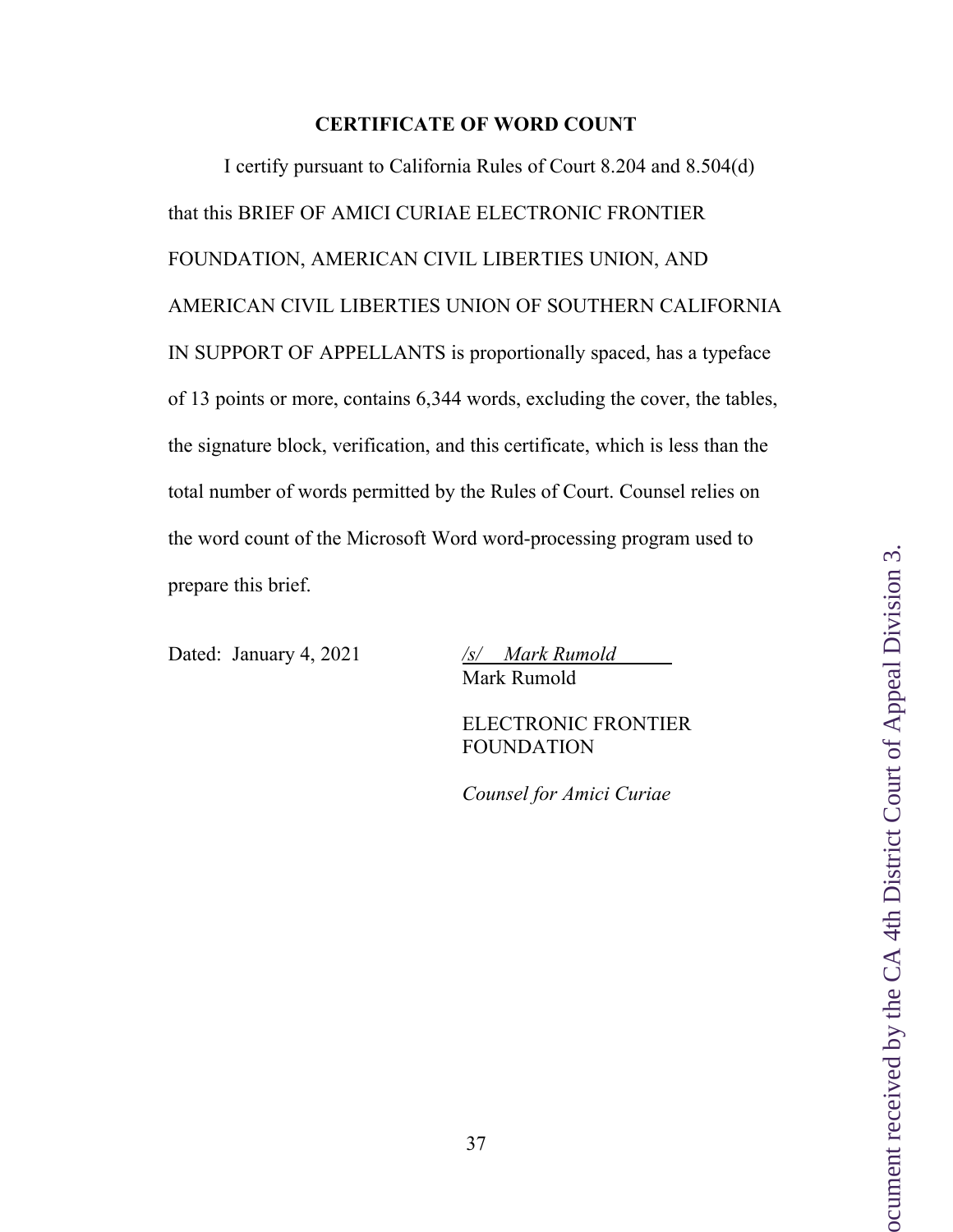# **CERTIFICATE OF SERVICE**

The undersigned declares,

I am over the age of 18 years and not a party to the within action. My business address is 815 Eddy Street, San Francisco, California 94109.

On January 4, 2021, I caused to be served copies of the foregoing documents described as:

## **BRIEF OF AMICI CURIAE ELECTRONIC FRONTIER FOUNDATION, AMERICAN CIVIL LIBERTIES UNION, AND AMERICAN CIVIL LIBERTIES UNION OF SOUTHERN CALIFORNIA IN SUPPORT OF APPELLANTS**

on the attached Service List

- X BY TRUEFILING: I caused to be electronically filed the foregoing document with the court using the court's e-filing system. The following parties and/or counsel of record are designated for electronic service in this matter on the TrueFiling website.
- X BY FIRST CLASS MAIL: I caused to be placed the envelope for collection and mailing following our ordinary business practices. I am readily familiar with this firm's practice for collecting and processing correspondence for mailing. On the same day that correspondence is placed for collection and mailing, it is deposited in the ordinary course of business with the United States Postal Service, in a sealed envelope with postage fully prepaid

Executed on January 4, 2021 at Phoenix, Arizona..

By: */s/ Mark Rumold* Mark Rumold